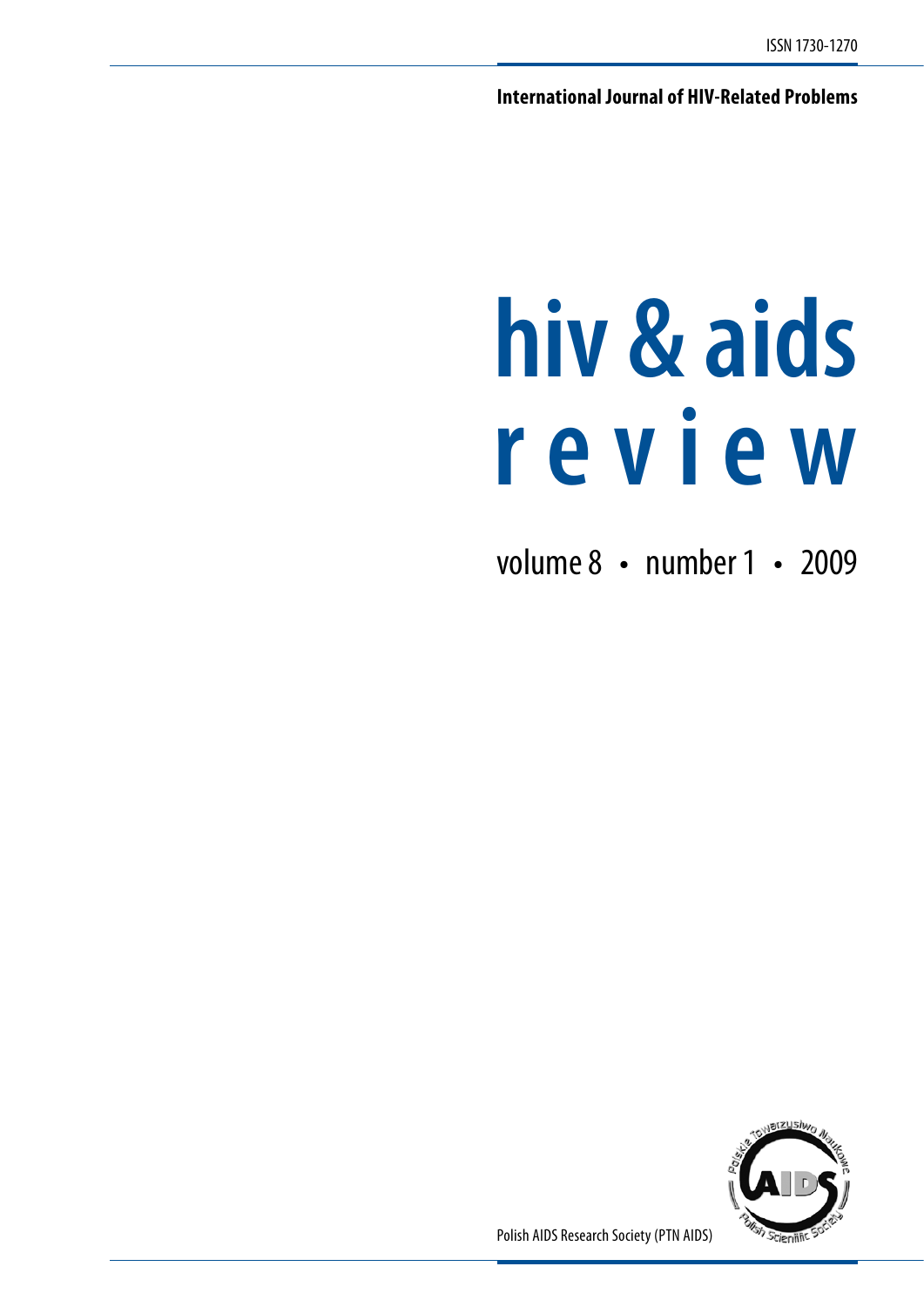# **Editorial Board Editorial Staff**

Arvyds Ambrozaitis (Lithuania) Laurent Andreoletti (France) Keikavus Arasteh (Germany) Dorota Bander (Poland) Giuseppe Barbaro (Italy) Anna Boroń-Kaczmarska (Poland) Adeel A. Butt (USA) Janusz Cianciara (Poland) Veli Duyan (Turkey) Maurizio Federico (Italy) Lutz Guertler (Germany) Waldemar Halota (Poland) Andrzej Horban (Poland) Joerg Klewer (Germany) Yen-Hong Kuo (USA) Alvydas Lajszkonis (Lithuania) Joep Lange (Holland) Magdalena Leszczyn-Pynka (Poland) Yves Levy (France) Reza Nassiri (USA) Catriona Ooi (Australia) Giuseppe Pantaleo (Switzeland) Liron Pantanowitz (USA) Bharat S. Parekh (USA) Om Prakash (USA) Roger J. Pomerantz (USA) Federico Pulido (Spain) Dorota Rogowska-Szadkowska (Poland) Daniele Scevola (Italy) Krzysztof Simon (Poland) Daniel Skiest (USA) Wojciech Służewski (Poland) Issiaka Sombie (Burkina Faso) Catherine Tamalet (France) Eli Tshibwabwa (Canada) Bharat S. Perekh (USA) Dr Umezulike (Nigeria) Ludmila Viksna (Lithuania) Yasuhiro Yamamura (USA)

Editor-in-Chief: **Alicja Wiercińska-Drapało**

Project of the book cover: **Krystyna Krakówka**

Composition: **Agencja Wydawniczo-Edytorska EkoPress Andrzej Poskrobko** mobile: 0601 311 838 phone: (085) 7421113

Print and binding: **MKJ Druk** Poland, Białystok, Zwyciestwa 3A Str.

#### **Published for:**

**Polish AIDS Research Society (PTN AIDS)** Wolska 37 Str., 01-201 Warsaw, Poland phone +48 22 33 55 225

#### **Address of the Editorial Office:**

**dr hab. Alicja Wiercinska-Drapalo** Department of Hepatology and Acquired Immunodeficiences Warsaw Medical University Wolska 37 Str., 01-201 Warsaw, Poland e-mail: awiercinska@gmail.com phone: +48 (22) 33 55 222 fax: +48 (22) 63 10 535

copyrighy © by: Polish AIDS Research Society

#### ISSN: 1730-1270, Warszawa 2009

All rights reserved; no part of this publication may be reproduced, stored in retrieval system, or transmitted in any form or by any means, mechanical, photocopying, recording or otherwise without the prior written permission of the Publisher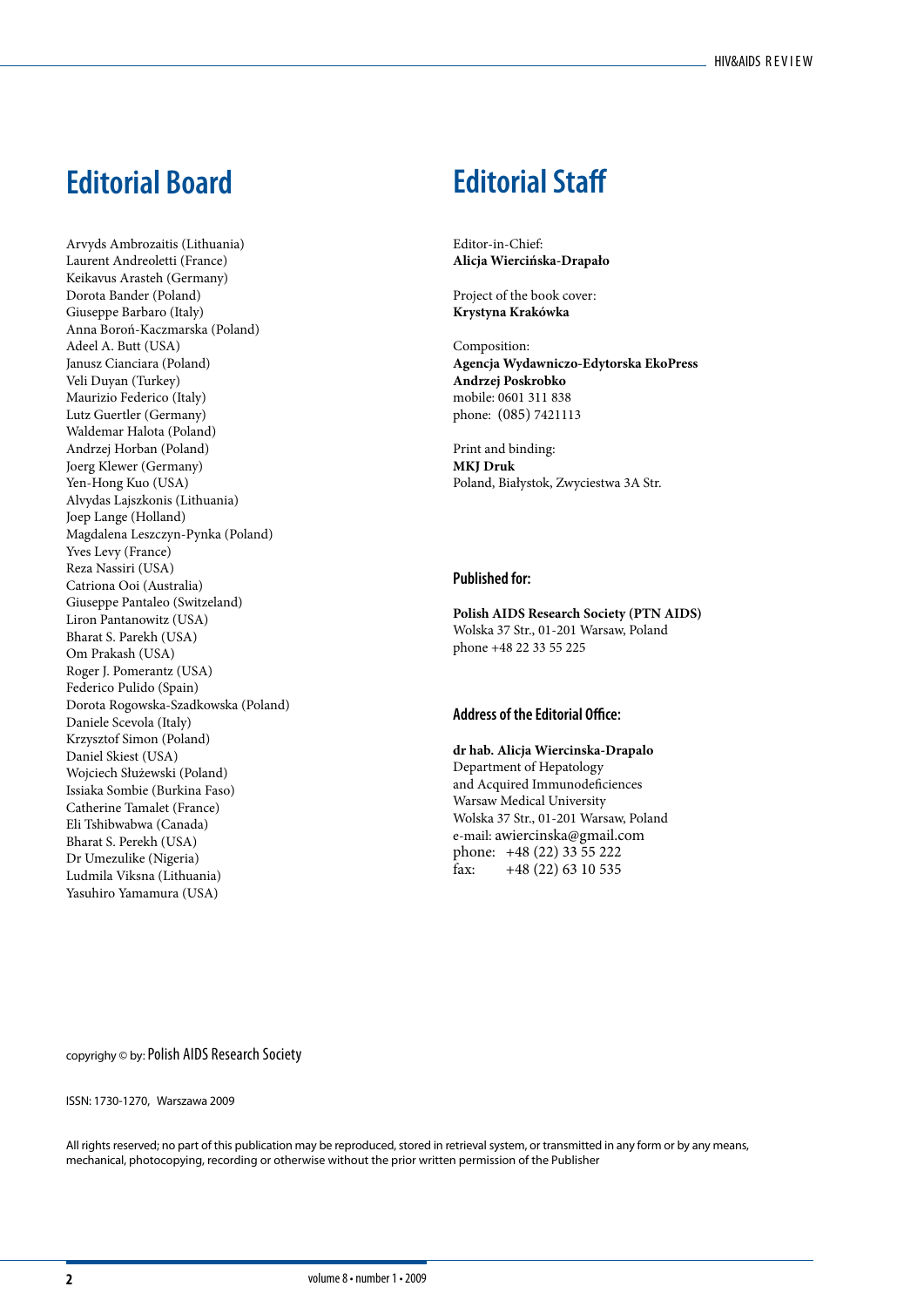# **Contents**

|    | Ewa Siwak • Tomasz Mikula • Wojciech Stańczak • Alicja Wiercinska-Drapalo<br>Efficacy and safety of boosted atazanavir in HIV-infected,<br>ARV-naive patients - results from 48/96 weeks Castle study     |
|----|-----------------------------------------------------------------------------------------------------------------------------------------------------------------------------------------------------------|
|    | Anita Olczak<br>Efficacy and safety of atazanavir-based regimens in routine management<br>of HIV-infected adults                                                                                          |
| 12 | Ewa Firlag-Burkacka • Ewa Siwak • Jadwiga Gizińska • Paweł Święcki •<br>Iwona Cielniak • Andrzej Horban<br>Changes in the trends of the HIV/AIDS epidemic,<br>based on surveillance data of Warsaw cohort |
| 16 | Jolanta Wojciechowska • Stanisław Maciej Kot<br>The transition of HIV within and between affected populations in Poland                                                                                   |
| 20 | Agnieszka Ołdakowska • Sabina Dobosz • Małgorzata Szczepańska-Putz •<br>Magdalena Marczyńska<br>A suspicion of aspergillosis in a child with AIDS - a case report                                         |
| 23 | Anita Olczak<br>Atazanavir, a promising option in therapy in HIV infected patients<br>with liver injury and hyperbilirubinemia - a case report                                                            |

Full Text of Articles Avaiable on the Internet: **http://www.ptnaids.info**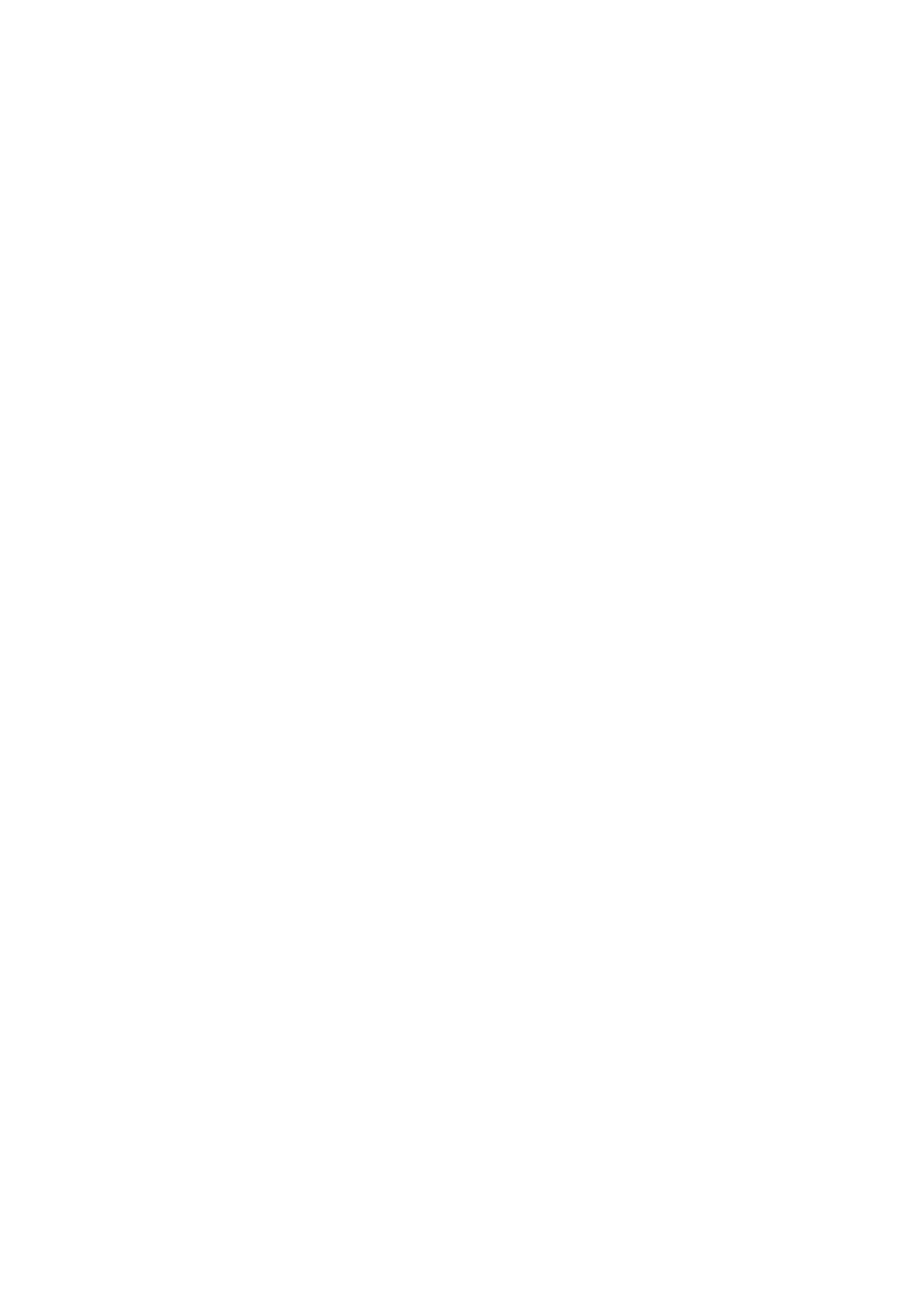| title     |                                                                                                                                                                                                                                                                                                                                                                                                                                                                                                                                                                                                                                                                                                                                                                                                                                                                                                                                                             |
|-----------|-------------------------------------------------------------------------------------------------------------------------------------------------------------------------------------------------------------------------------------------------------------------------------------------------------------------------------------------------------------------------------------------------------------------------------------------------------------------------------------------------------------------------------------------------------------------------------------------------------------------------------------------------------------------------------------------------------------------------------------------------------------------------------------------------------------------------------------------------------------------------------------------------------------------------------------------------------------|
|           | <b>Efficacy and safety of boosted atazanavir</b><br>in HIV-infected, ARV-naive patients -<br>results from 48/96 weeks Castle study                                                                                                                                                                                                                                                                                                                                                                                                                                                                                                                                                                                                                                                                                                                                                                                                                          |
|           |                                                                                                                                                                                                                                                                                                                                                                                                                                                                                                                                                                                                                                                                                                                                                                                                                                                                                                                                                             |
| authors   |                                                                                                                                                                                                                                                                                                                                                                                                                                                                                                                                                                                                                                                                                                                                                                                                                                                                                                                                                             |
|           | Ewa Siwak <sup>1</sup> • Tomasz Mikula <sup>2</sup> • Wojciech Stańczak <sup>2</sup> •<br>Alicja Wiercinska-Drapalo <sup>2</sup>                                                                                                                                                                                                                                                                                                                                                                                                                                                                                                                                                                                                                                                                                                                                                                                                                            |
|           | 1. Hospital for Infectious Diseases<br>2. Department of Hepatology and Acquired Immunodeficiences, Warsaw Medical University                                                                                                                                                                                                                                                                                                                                                                                                                                                                                                                                                                                                                                                                                                                                                                                                                                |
| summary   |                                                                                                                                                                                                                                                                                                                                                                                                                                                                                                                                                                                                                                                                                                                                                                                                                                                                                                                                                             |
|           | Antiretroviral regimens based on human immunodeficiency virus-1 protease inhibitors are the cornerstone of com-<br>bination antiretroviral therapy because of their antiviral efficacy and high genetic barrier. Protease inhibitor - con-<br>taining regimens are complicated by a number of side effects, mainly diarrhea, dyslipidemia, an increased risk of<br>myocardial infarction, diabetes and lipodystrophy. Atazanavir (ReyatazTM) is the first, originally designed as once-<br>daily HIV-1 protease inhibitor that offers a more convenient and safer PI-containing management of HIV infection.<br>The antiviral efficacy of atazanavir has been proven in both treatment-experienced and treatment-naïve patients. In<br>July 2008 boosted atazanavir has received registration for use in antiretroviral-naïve HIV-infected population. This<br>specific registration was based on results from 48 weeks of the Castle (BMS AI424138) study. |
| key words |                                                                                                                                                                                                                                                                                                                                                                                                                                                                                                                                                                                                                                                                                                                                                                                                                                                                                                                                                             |
|           | boosted atazanavir, atazanavir/ritonavir, HIV-1 protease inhibitor, antiretroviral therapy, ARV, HIV-1,<br>once-daily regimen                                                                                                                                                                                                                                                                                                                                                                                                                                                                                                                                                                                                                                                                                                                                                                                                                               |
| address   |                                                                                                                                                                                                                                                                                                                                                                                                                                                                                                                                                                                                                                                                                                                                                                                                                                                                                                                                                             |
|           | <b>Ewa Siwak</b>                                                                                                                                                                                                                                                                                                                                                                                                                                                                                                                                                                                                                                                                                                                                                                                                                                                                                                                                            |
|           | <b>Hospital for Infectious Diseases</b>                                                                                                                                                                                                                                                                                                                                                                                                                                                                                                                                                                                                                                                                                                                                                                                                                                                                                                                     |
|           | Wolska 37 Str. • 01-201 Warsaw • Poland<br>e-mail: siwakeb@gmail.com                                                                                                                                                                                                                                                                                                                                                                                                                                                                                                                                                                                                                                                                                                                                                                                                                                                                                        |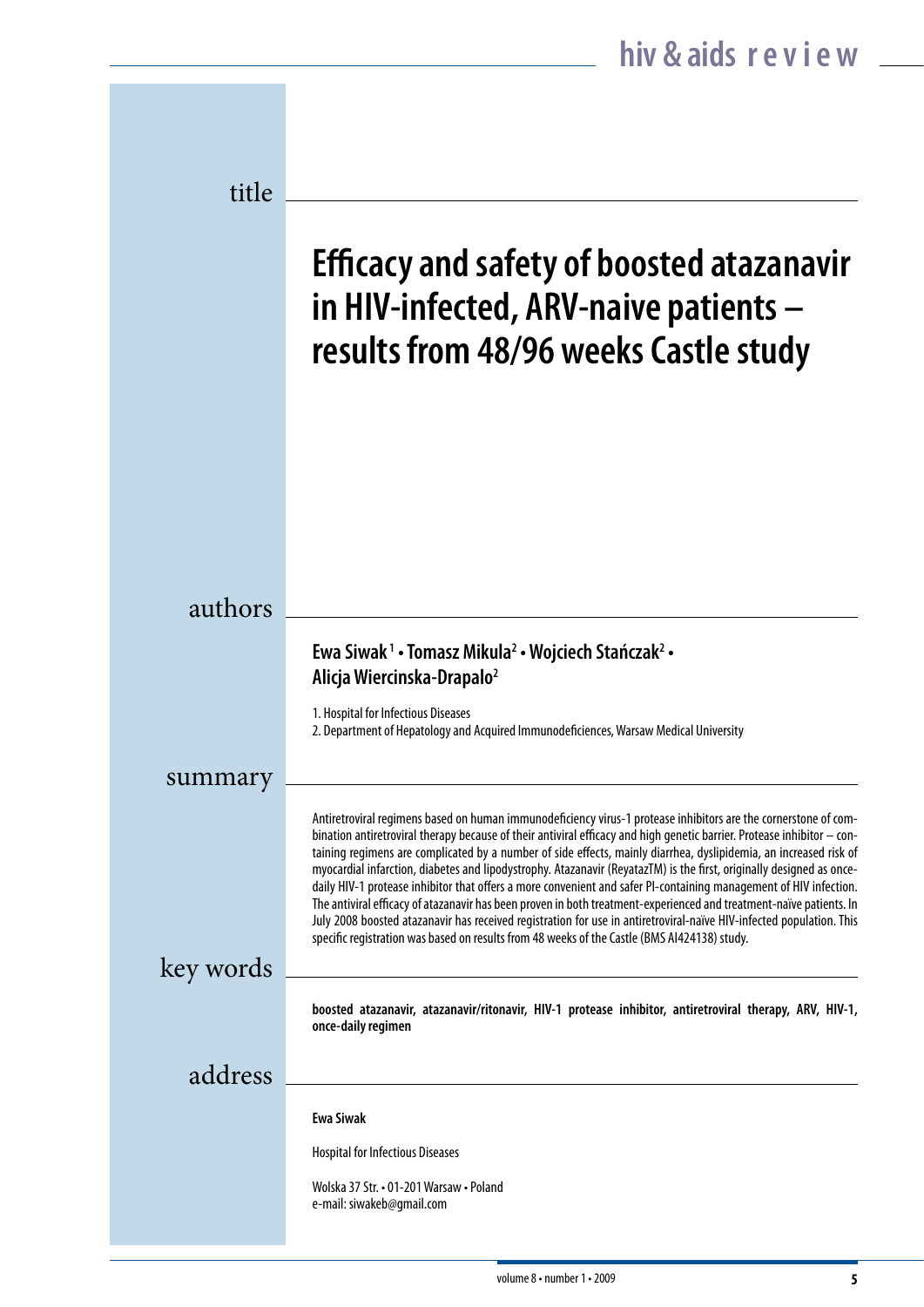### **Introduction**

Antiretroviral (ARV) regimens based on human immunodeficiency virus-1 (HIV-1) protease inhibitors (PI) are the cornerstone of combination antiretroviral therapy (cART) because of their antiviral efficacy and high genetic barrier. PI-containing regimens are complicated by a number of side effects, mainly diarrhea, dyslipidaemia, an increased risk of myocardial infarction, diabetes and lipodystrophy. ATV (ReyatazTM) is the first, originally designed as once-daily HIV-1 protease inhibitor that offers a convenient and safer PI-containing cART. The use of atazanavir has been associated with less hyperlipidaemia and diarrhea than other drugs in the same class (1). Atazanavir like the other PIs is a substrate of the subunit CYP3A4 of the P450 cytochromes and can be boosted with low dose of ritonavir to increase plasma concentration. In Poland atazanavir has been registered boosted with 100mg of ritonavir, once daily (2). However in USA it is also registered in unboosted dosing, therefore in clinical practice atazanavir is very often used as an ritonavir – sparing, PI-based therapeutic option (3).

In terms of antiviral activity *in vitro* and susceptibility ATV is one of the most potent drugs in HIV-1 protease inhibitor class, having EC50 (50% effective concentration) of 3-5 nM and an EC90 of 9-15 nM against a variety of HIV-1 isolates in different cell types. Atazanavir has activity against HIV-1 Group M subtype viruses A, B, C, D, AE, AG, F, G, and J isolates in cell culture. It has also activity against HIV-2 isolates (EC50 of 1.9 to 32 nM0 (2).

Due to very fast absorption ATV reaches the peak serum concentration 2.5 hours after dosing. Its bioavailability depends on gastric pH. Therefore in the presence of food, exposure measured as the area-under-the-curve (AUC) can be raised by 70% in comparison with the fasting state. Atazanavir should therefore be administered with food. (4). Atazanavir is 86% protein bound (5) and the trough plasma levels when ATV 300 mg is given in combination with ritonavir 100 mg in HIV-1-infected patients average 709 ng/mL (30-60 times the protein binding-adjusted EC50) (6). Metabolism of ATV in the liver leads to the production of three metabolites – none of them inhibits the P450 cytochrome system or has anti-HIV-1 activity. The plasma half-life of ritonavir boosted ATV is 11 hours. The Cmin and AUC are respectively 5- and 3-fold higher than when the drug is administrated boosted with ritonavir (in comparison to dose of 400 mg q.d., without boosting). The main way of elimination is biliary – 79% of the drug is recovered in the feces, therefore dose adjustment for renal insufficiency is unlikely to be required. In comparison with healthy subjects, a 42% increase in the AUC has been observed in patients with hepatic impairment (2). In subjects with severe hepatic impairment ATV/r has not been studied and therefore is not recommended (7). In antiretroviral treatment naive patients, the I50L substitution, sometimes in combination with an A71V change, is the signature resistance substitution for atazanavir. The N88S substitution has been rarely observed in patients with virologic failure on atazanavir treatment. In clinical studies N88S by itself does not lead to phenotypic resistance to atazanavir or have a consistent impact on clinical efficacy (2).

The antiviral efficacy of atazanavir has been proven in both treatment-experienced and treatment-naïve patients (3). In July 2008 boosted atazanavir has received registration for use in antiretroviral-naïve HIV-infected population. This specific registration was based on results from 48 weeks of the Castle (BMS AI424138) study (9).

### **Castle study – design and results**

The aim of the CASTLE study was to compare the clinical efficacy of atazanavir/ritonavir once-daily and lopinavir/ritonavir twice-daily, given in combination with oncedaily, fixed-dose tenofovir and emtricitabine, in treatmentnaive HIV-1-infected patients. It was open-label, randomized, multicentre non-inferiority study (with non-inferiority margin ∆ 10%, 95%CI). Patients participating in this study were recruited from 134 centers (29 countries in Euorpe, Asia, Africa, North and South America). The eligibility criteria for the participation in the study were: HIV-1 infection, age >18 years, no previous history of antiretroviral therapy (naïve), HIV-1 RNA ≥5000 copies/mL. Patients were randomized 1:1 to receive either atazanavir 300mg plus ritonavir 100 mg once daily, or lopinavir/ritonavir 400/100 mg, each with tenofovir/emtricitabine fixed dose (300/200 mg) once daily. Patients were also stratified by HIV RNA level at baseline: below 100 000 copies/mL or 100 000 copies/mL or greater and geographic region.

The primary endpoint used in this study was the proportion of patients with HIV RNA <50 copies/mL at week 48 of therapy. The principal analysis is based on confirmed virological response (CVR), non-completer equals failure (NC = F), intend–to–treat (ITT). Supportive analysis includes: time to loss of virologic response (TLOVR–ITT) and virologic response observed cases (VR-OC, OT – on treatment). Secondary endpoints were: 1/ the proportion of patients with HIV RNA <400 copies/mL at week 48; 2/ the proportion of patients with HIV RNA <50 copies/mL at week 96; 3/ changes from baseline in absolute CD4 count through weeks 48/96; 4/ HIV RNA reduction (log) by week 48; 4/ resistance profiles; 5/ virologic failures; 6/ genotypic and phenotypic testing; 7/ adverse events (AEs); 8/ changes in fasting lipids – fasting lipid National Cholesterol Education Program (NCEP) shifts and ratios (9,10).

In Castle study 883 HIV-infected, treatment-naive patients were randomised: 440 patients to ATV/ RTV group and 443 to LPV/r – treated arm. Selected baseline characteristics of patients is summarized in table 1. There were relatively high percent of women participating in the study (31% in both arms), patients were advanced in HIV infection: 48% had CD4 cell count <200 cells/mm<sup>3</sup>, 51% had HIV RNA >100000 copies/mL. Study data show that antiviral efficacy of once-daily atazanavir boosted with ritonavir is non-inferior to twice-daily ritonavir-boosted lopinavir, both in combination with tenofovir/emtricitabine (FD, once-daily) for the treatment of antiretroviral-naive HIV-1-infected patients over 96 weeks. At weeks: 48 and 96 similar percent of patients in each arm had HIV RNA <50 copies/mL (principal ITT analysis,  $CVR$ ,  $NC = F$ ), confirmed by the supportive analyses (TLOVR ITT, VR-OC, OT). Detailed results of proportion of subjects achieving primary and secondary virologic endpoints are in table 2. Response rates achieved according to baseline HIV RNA (<100 000 and ≥100 000 copies/mL) are presented in table 3. The association between virologic response and baseline CD4 cell count was performed as *post hoc* analysis for both regimens. At week 48 lower virologic response was associated with lower baseline CD4 cell count in LPV/r treated patients ( $p = 0.0085$ ), but not in ATV/RTV treated subjects. At week 96 the response rates for ATV/RTV were maintained across all CD4 strata. There was no specific trend in virologic response for either arm. For patients starting therapy with CD4 cell count bellow 50 cells/mL response rate was 78% in ATV/RTV arm compared to 58% in LPV/r group (Table 4). This reduced response rate in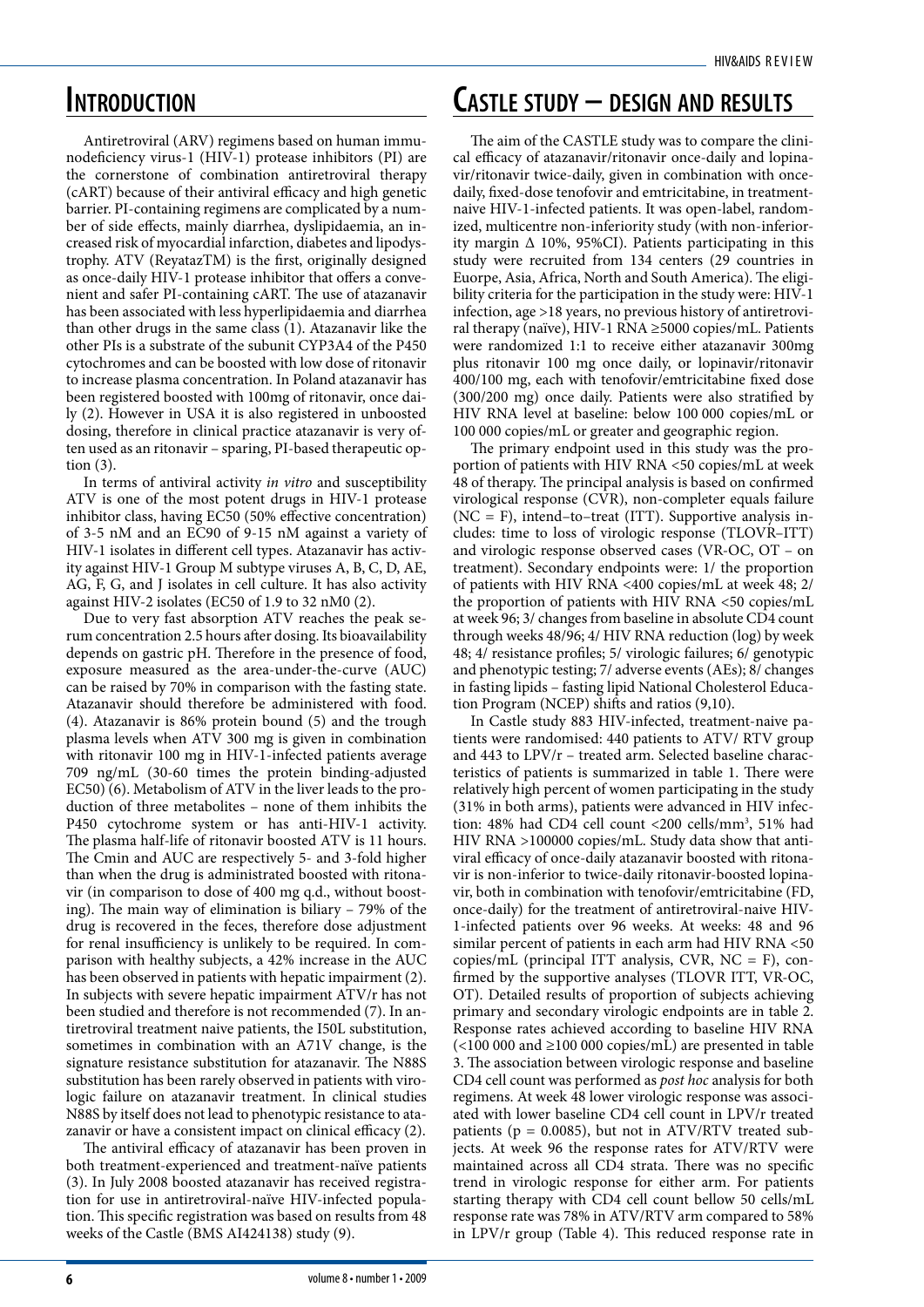LPV/r arm in patients with very low baseline CD4 cell count was mainly caused by high rate of discontinuations due to adverse events (2% in ATV/RTV arm and 12% LPV/r arm) (11). Virologic failures defined as 1/ rebound to HIV RNA >400 copies/mL without re-suppression, 2/ lack of (= never achieved) confirmed VL <400 copies/mL or 3/ discontinuation caused by lack of efficacy before week 48 were 6% and 7% in ATV/RTV and LPV/r arms respectively. In the ATV/RTV arm one patient had both major and minor substitutions, five patients had M184V, one K65R and one had TAMs. In LPV/r arm one patient had minor PI substitutions at virologic failure, seven had M 184V and three had TAMs.

Immunologic response defined as mean increase from baseline to week 48/96 in CD4 cell count (203/268 cells/μL in ATV/RTV group and 219/290 cells/μL in the LPV/r group) were comparable and did not differ significantly.

Additionally efficacy analysis was performed for patients infected with non-B HIV clade. In both arms viral response was similar to clade B infected subjects. These information is important in Africa, Asia or South Africa where non-B clade infection is frequent (12).

In Castle study subanalysis of efficacy and safety of both regimens was also performed for group of HBV and/or HCV co-infected patients (48 weeks data).

#### Table 1. Selected parameters of baseline patient's characteristics

|                                   | <b>ATV/RTV</b><br>$(n = 440)$ | LPV/r<br>$(n = 443)$ | Overall<br>$(n = 883)$ |
|-----------------------------------|-------------------------------|----------------------|------------------------|
| Age – median, range, years        | 34 (19-72)                    | 36 (19-71)           | 35 (19-72)             |
| Gender - female                   | 31%                           | 31%                  | 31%                    |
| HIV RNA - log10 copies/mL, median | 5.01                          | 4.96                 | 4.98                   |
| HIV RNA $\geq$ 100 000 c/mL       | 51%                           | 47%                  | 49%                    |
| CD4 - median, cells/mL            | 205                           | 204                  | 205                    |
| HBV positive                      | 5%                            | 5%                   | 5%                     |
| <b>HCV</b> positive               | 9%                            | 9%                   | 8%                     |
| HIV-subtape non-B                 | 33%                           | 35%                  | 34%                    |

#### Table 2. Proportion of patients achieving HIV RNA <50 copies/mL at week 48 and 96

|                                                     |                           | Week 48                                         | Week 96               |       |  |
|-----------------------------------------------------|---------------------------|-------------------------------------------------|-----------------------|-------|--|
| $HIV$ RNA < 50 copies /mL                           | <b>ATV/RTV</b>            | LPV/r                                           | <b>ATV/RTV</b>        | LPV/r |  |
| CVR, $NC = F^*$                                     | 78%                       | 76%                                             | 74%                   | 68%   |  |
| Difference Estimate (95% CI; p-value) ATV/r - LPV/r | $-2.9\%$ ( $-7.5$ to 1.6) |                                                 | $6.1\%$ (0.3 to 12.0) |       |  |
| TLOVR#, ITT                                         | 78%                       | 76%                                             | 70%                   | 63%   |  |
| Difference Estimate (95% CI; p-value) ATV/r - LPV/r | 1.9% (-3.6 to 7.4)        |                                                 | $6.6\%$ (0.4 to 12.7) |       |  |
| <b>VR-OC&amp;, OT</b>                               | 84%                       | 87%                                             | 89%                   | 88%   |  |
| Difference Estimate (95% CI; p-value) ATV/r - LPV/r |                           | $-3.5\%$ (-8.7 to 1.8)<br>$1.6\%$ (-3.1 to 6.2) |                       |       |  |

\* Confirmed Virologic Response, Non completer = Failure; # Time to Loss of Viral Response, Intend to Treat; & Viral Response – Observed Cases, On treatment

| Table 3. |  | Response rates achieved according to baseline HIV RNA (<100 000 and $\geq$ 100 000 copies/mL, ITT, CVR, NC = F) |
|----------|--|-----------------------------------------------------------------------------------------------------------------|
|          |  |                                                                                                                 |

|                                               | Week 48        |       | Week 96        |       |  |
|-----------------------------------------------|----------------|-------|----------------|-------|--|
| % of patients achieving HIV RNA <50 copies/mL | <b>ATV/RTV</b> | LPV/r | <b>ATV/RTV</b> | LPV/r |  |
| BL VL <100 000 c/mL                           | 82%            | 81%   | 75%            | 70%   |  |
| BL VL $\geq$ 100 000 c/mL                     | 74%            | 72%   | 74%            | 66%   |  |
|                                               |                |       |                |       |  |

BL VL – baseline viral load

#### Table 4. Outcome in patients with advanced HIV infection (week 96)

|                                     |                                                                                                          | $ATV/r$ n = 440 n (%) | LPV/r $n = 443$ n (%)            |                                                                |  |
|-------------------------------------|----------------------------------------------------------------------------------------------------------|-----------------------|----------------------------------|----------------------------------------------------------------|--|
| $n(\%)$                             | <b>CD4 &lt;100a &amp; HIV RNA</b><br>$CD4 < 50$ copies/mL<br>$\geq$ 100,000 c/mL<br>$n = 58$<br>$n = 83$ |                       | $CD4 < 50$ copies/mL<br>$n = 48$ | <b>CD4 &lt;100a &amp; HIV RNA</b><br>≥100,000 c/mL<br>$n = 64$ |  |
| Virologic Response CVR ( $NC = F$ ) | 45 (78)                                                                                                  | 59 (71)               | 28(58)                           | 39(61)                                                         |  |
| Virologic Failure                   | 4(7)                                                                                                     | 11(13)                | 4(8)                             | 10(16)                                                         |  |
| Discontinuations due to:            | 9(16)                                                                                                    | 13(16)                | 16(33)                           | 15(23)                                                         |  |
| $\cdot$ AE                          | 1(2)                                                                                                     | 1(1)                  | 6(13)                            | 5(8)                                                           |  |
| • Death                             | 2(3)                                                                                                     | 3(4)                  | 2(4)                             | 1(2)                                                           |  |
| • Withdrew consent                  | 1(2)                                                                                                     | 1(1)                  | 3(6)                             | 4(6)                                                           |  |
| • Nonadherence                      | 1(2)                                                                                                     | 3(4)                  | 3(6)                             | 3(5)                                                           |  |
| $\cdot$ Other                       | 4(7)                                                                                                     | 5(6)                  | 2(4)                             | 2(3)                                                           |  |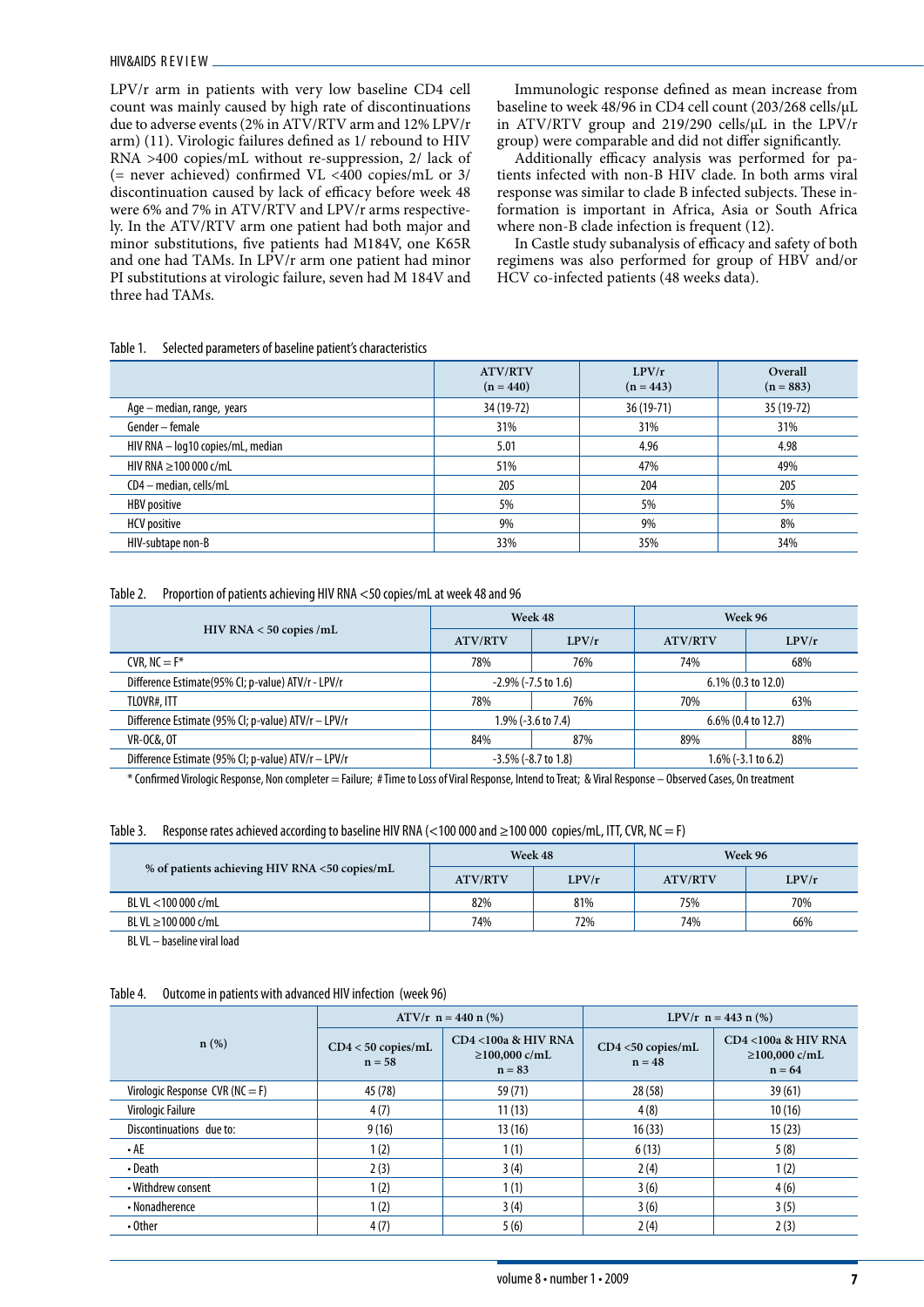At weeks 48 and 96 respectively: 9% and 21% patients in the ATV/RTV group, 13% and 21% patients in the LPV/r group discontinued their therapy. Similar proportions of these discontinuations in each group were due to adverse events: 2% and 3% on ATV/RTV and 3% and 5% on LPV/r.

At week 96 treatment–related adverse events of grade 2-4 were diarrhea reported in 2% of patients on ATV/RTV and in 12% on LPV/r, nausea in 4% vs 8% for ATV/RTV and LPV/r respectively, jaundice 4% in ATV/RTV and 0% in LPV/r arm. 22% of subjects in LPV/r arm initiated antidiarrhoeal therapy during the study period vs 9% in ATV/ RTV group. The incidence of ALT/AST abnormalities were consistent between the regimens and the rate of hyperbilirubinaemia was predictably higher in ATV/RTV-treated group. Hyperbilirubinaemia and jaundice may be of concern because of their potential effect on patient quality of life, only 3 patients (<1%) discontinued treatment with atazanavir/ritonavir due to jaundice at week 48 and 96 (none patient interrupted therapy between week 48 and 96 due to HBR).

In the Castle study, there were statistically significant increase from baseline to 48/96 week in total fasting cholesterol, non-HDL-cholesterol and triglicerydes in LPV/r arm. 17% of patients on ATV/RTV (vs 23% at baseline) had a total cholesterol: HDL-cholesterol ratio of >5 in contrast to 27% in LPV/r group.

### **Summary**

Data from Castle study data show that antiviral effect of once-daily ATV/RTV is non-inferior to twice-daily LPV/r, in combination with once-daily tenofovir/emtricitabine for the treatment of antiretroviral-naive HIV-1-infected patients over 96 weeks. This efficacy was maintained irrespective of baseline CD4 cell count; in LPV/r arm reduced viral response was seen for patients with lower baseline CD4 cell counts.

Long-term efficacy of cART is strongly related to good tolerability, safety profile of ARV drugs and their convenience (number of doses and pills of pills/day, size, taste). Gastrointestinal adverse effects: diarrhea and nausea are established risk factors for therapy failure (13). According to Castle data ATV/RTV use reflects with less gastrointestinal toxicity then LPV/r. The growing concern in choice of ARV therapy in treatment – naïve patients is long-term toxicity. In the context of recent data from D:A:D and FHDH cohorts the potential risk of long-term effects of PIassociated hyperlipidaemia and myocardial infarction strongly depends on the choice of protease inhibitor in the initial ARV regimen (14,15). The results of Castle study confirm favorable lipid profile of ATV/RTV. Additionally show for the first time in a large, controlled population of ARV-naïve patients that ATV/RTV has better lipid parameters compared to LPV/r. These findings are important when making therapy choices in an aging population or with other cardiovascular risk factors.

- 1. Walmsley S. Protease inhibitor-based regimens for HIV therapy: safety and effi cacy. J Acquir Immune Defi c Syndr 2007;45(suppl 1):5-13.
- 2. Product Information: Available from URL / http://www. emea.europa.eu/humandocs/PDFs/EPAR/reyataz/H-494- PI-en.pdfMolina JM, 3/ 3. Malan N, Krantz E, David N., Kastango K, Frederic D, Matthew M, Schnittman T, Hammond J. Efficacy and safety of atazanavir-based therapy in antiretroviral naive HIV-1 infected subjects, both with and without ritonavir: 48-week Results from AI424-089. 2006 In Programme and Abstracts of the 13th Conference on Retroviruses and Opportunistic Infections, 2006, February 5-8 Denver, USA.
- 4. Havlir DV, O'Marro, SD Atazanavir: new option for treatment of HIV infection. Clin Infect Dis; 2004 38:1599-604.
- 5. Le Tiec C, Barrail A, Goujard C, Taburet AM Clinical pharmacokinetics and summary of efficacy and tolerability of atazanavir. Clin. Pharmacokinet. 2005;44:1035-50.
- 6. Agarwala S, Grasela D, Child M, Geraldes M.,Geiger M, O'Mara E. Characterization of the steady-state pharmacokinetic (PK) profile of atazanavir (ATV) beyond the 24-hour dosing interval. Proceedings of the 2nd IAS Conference on Pathogenesis and Treatment, July 13-16, 2003, Paris, France.
- 7. Gianotti N, Seminari E, Guffanti M, Boeri E, Villani P, Regazzi M, Bigoloni A, Schira G, Tiberi S, Fusetti G, Lazzarin A, Castagna A. Evaluation of atazanavir C trough, atazanavir genotypic inhibitory quotient, and baseline HIV genotype as predictors of a 24-week virological response in highly drugexperienced, HIV-infected patients treated with unboosted atazanavir. New Microbiol. 2005;28:119-25.
- 8. Johnson M, Grinsztejn B, Rodriguez C, Coco J, DeJesus E, Lazzarin A, *et al.* 96-week comparison of oncedaily atazanavir/ritonavir and twice-daily lopinavir/ritonavir in patients with multiple virologic failures. AIDS 2006;20(5):711-8.
- Molina JM, Andrade-Villanueva J, Echevarria J, Chetchotisakd P, Corral J, David N, Moyle G, Mancini M, Percival L, Yang R, Thiry A, McGrath D. Once-daily atazanavir/ritonavir versus twice-daily lopinavir/ritonavir, each in combination with tenofovir and emtricitabine, for management of antiretroviral-naïve HIV-1-infected patients: 48 week efficacy and safety results of the CASTLE study. Lancet 2008;372: 646-55.
- 10. Molina JM, Andrade-Villanueva J, Echevarria, Chetchotisakd P, Corral J, David N, Mancini M, Yang R, McGrath D., Absalon J. Atazanavir/ritonavir vs Lopinavir/ritonavir in Antiretroviral-Naïve HIV-1 Infected Patients: CASTLE 96 Week Efficacy and Safety Proceedings from Jointed IDSA/ ICCAC Conference; 2008 Oct 24-26; Washington, USA.
- 11. Uy J, Yang R, Thiry A, Absalon J, Farajallah A, Maa J, Mc-Grath D. Efficacy and safety by baseline HIV RNA and CD4 count in treatment-naïve patients treated with atazanavir/ RTV and lopinavir/RTV in the CASTLE study. Proceedings of the Ninth International Congress on Drug Therapy in HIV Infection, November 9-13, 2008, Glasgow, UK.
- 12. Carr A, Amin J. Reasons for treatment success with initial ART: an analysis of 2,635 participants in 64 randomized, controlled trials and 14 prospective cohorts. 15th Conference on Retrovirus and Opportunistic Infections; Feb 3-6, 2008, Boston, USA.
- 13. Lundgren J, Reiss P, Wotm S, Weber R, El-Sadr W, De Wit S, Law M, d'Arminio Monforte A. Risk of myocardial infarction with exposure to specific ARV from PI, NNRTI and NRTI drug classes: The D:A:D study. 16th Conference on Retrovirus and Opportunistic Infections; Feb 6-8, 2009, Montreal, Canada.
- 14. Lang S, Mary-Krause M, Cotte L, Gilquin J, Partisani M, Simon A, Boccara F, Costagliola D. Impact of specific NRTI and PI exposure on the risk of myocardial infarction – a casecontrol study nested within the French Hospital Database on HIV16th Conference on Retrovirus and Opportunistic Infections; Feb 6-8, 2009, Montreal, Canada.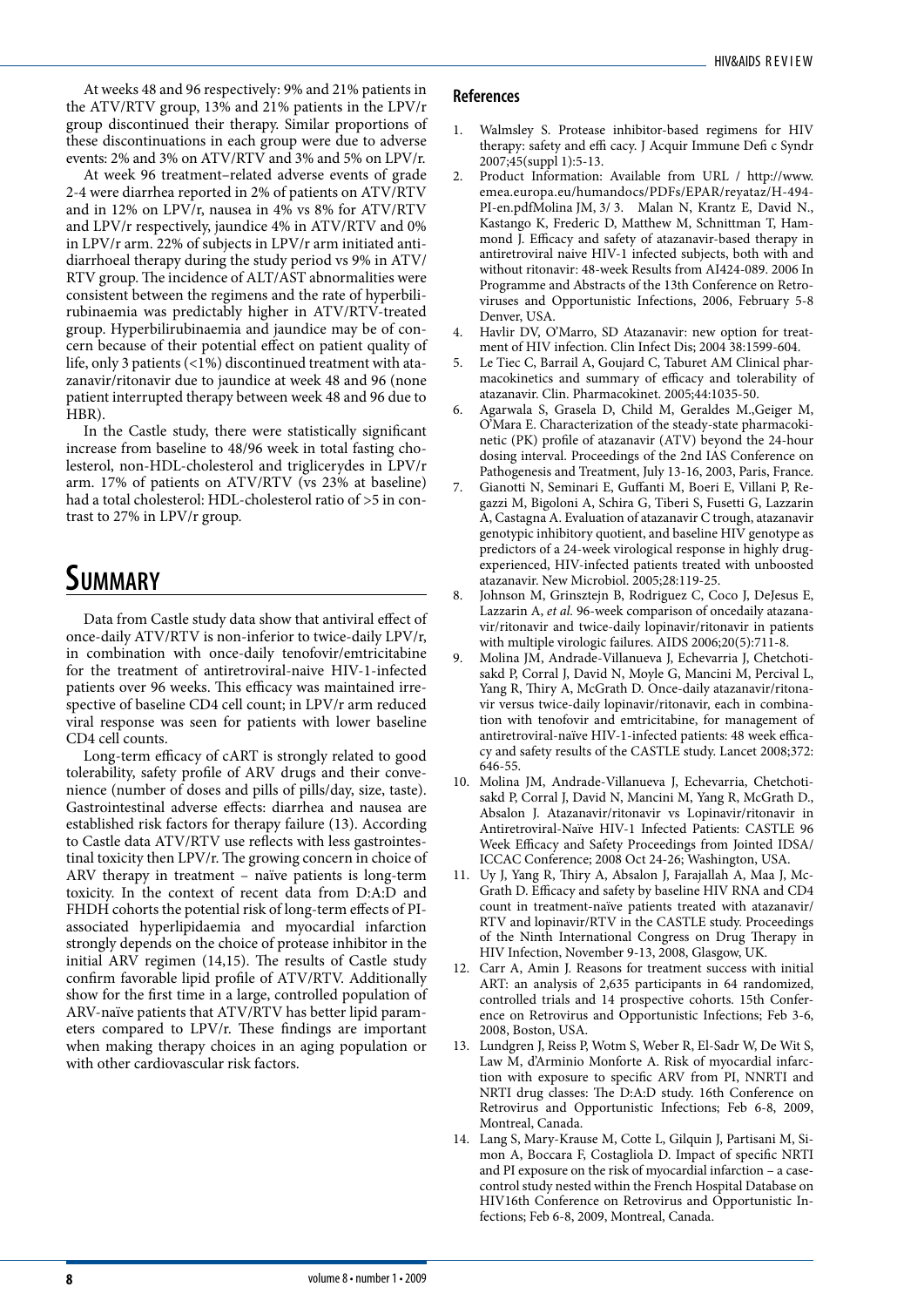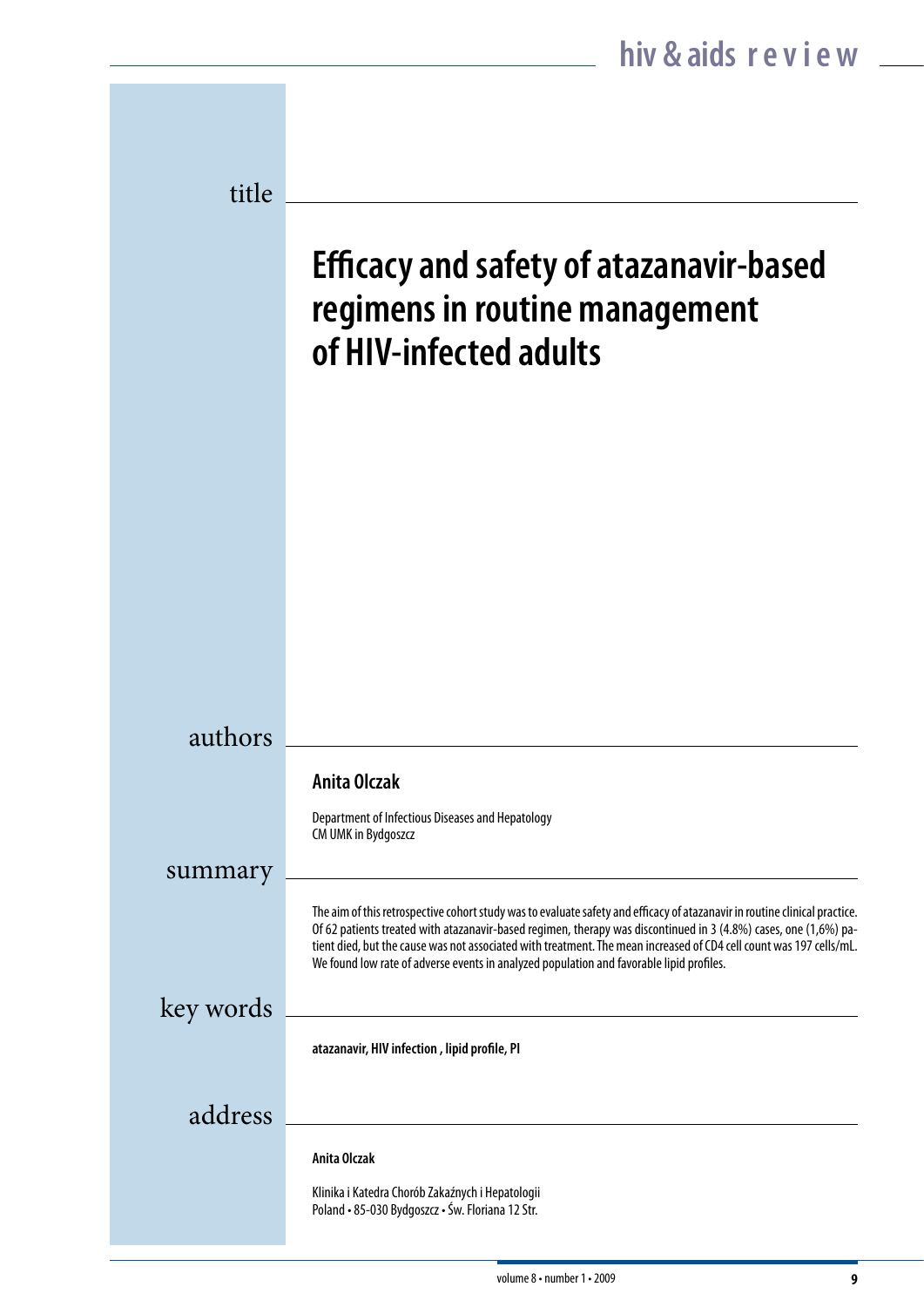### **Introduction**

The treatment of HIV infection with potent combinations of antiretroviral drugs has transformed from a fatal disease to a chronic condition that is manageable. The evolution began in the mid-1990s with the introduction of protease inhibitors (PI). The long-term success of many boosted protease inhibitor-based treatments is compromised by metabolic disorders. There are some evidence that PI-related hyperlipidaemia my increase risk of cardiovascular disease in HIV-infected patients (1, 7, 8).

Atazanavir is an azapeptide protease inhibitor approved by the FDA (Food and Drug Administration) on June 20, 2003 for the treatment of HIV infection in combination with other antiretroviral drugs. In 2004 Reyataz become available in Poland. Atazanavir has a resistance profile distinct from than in other protease inhibitors. Treatment – naïve patient develop a I50L mutation and increased susceptibility to other drugs in its class. Boosting atazanavir has the potential to increase antiretroviral potency (6, 14).

Atazanavir boosted with ritonavir taken once daily with food is nowadays one of preferred combinations recommended by the DHHS and EACS as component of first line antiretroviral therapy in treatment naïve patients (4, 11). This recommendation is associated with the results from the Castle study which demonstrated similar efficacy of once-daily atazanavir boosted with ritonavir to twice-daily lopinavir/ritonavir (Kaletra) each with combination with emtricitabine/tenofovir in treatment-naïve HIV infected patients. In the Castle study the atazanavir/ritonavir was associated with better lipid profile and better tolerability then lopinavir/ritonavir (9-10).

For patients who are unable to tolerate ritonavir, according to clinical data and common practice, atazanavir 400 mg can be taken with food once daily (3, 10).

The aim of the study was to evaluate the efficacy and safety of atazanavir in the antiretroviral treatment with two NRTI drugs in the routine clinical practice.

# **Materials and methods**

This retrospective cohort study included all HIV infected adults who attended to the outpatient clinic at the Department of Infectious Diseases and Hepatology in Bydgoszcz from March 2004 to April 2008, for whom atazanavir was prescribed as a part of antiretroviral treatment. All patients had started antiretroviral treatment during chronic HIV infection and had been taking atazanavir as the part of the first regimen or after switch the other regimens due to toxicity or insufficient efficacy.

All patients were analyzed to ascertain demographic characteristics, HIV risk factors, AIDS history, history of antiretroviral treatment and causes of switch or death.

Assessment of virologic and immunologic efficacy was performed for all patients. Plasma HIV RNA levels, CD4 cell counts, adverse events, metabolic parameters, bilirubin and liver tests were analyzed in all patients prior and during treatment with atazanavir-based regimens. Plasma HIV RNA levels were measured by using the Amplicor Monitor Kit (Roche) with limit of detection of 40 copies/ml. Lymphocyte subset were determined using flew cytometry on freshly isolated cells. In routine practice patients were evaluated in 3 month intervals. CD4 cell count were analyzed after 12-24 month of therapy. Efficacy was defined as levels of HIV-RNA <50 copies/mL in last observation point.

Assessment of safety included all treated with atazanavir patients.

Mean percent changes from baseline for lipid parameters were, analyzed.

# **Results**

Of the 62 patients included to the analysis, 28 were treatment naïve, in 10 cases atazanavir was prescribed as a part of new regimen due to virological failure and in 24 due to adverse event occurred in previous regimens. In 14 cases stable antiretroviral therapy (HIV-RNA <50 copies/mL) was changed due to gastrointestinal problems, in one case due to erectile problems and in 9 patients due to metabolic abnormalities. Demographic and clinical characteristics of the patients was presented in table 1.

Table 1. Baseline demographic and clinical characteristics of the patients

| Variable                                                                |                                |
|-------------------------------------------------------------------------|--------------------------------|
| Gender (male), %                                                        | 67,4                           |
| Mean age (range), years                                                 | 37,5 (25-60)                   |
| Duration of HIV infection, (mean), years                                | 7                              |
| AIDS N., (%)                                                            | 25 (40,3)                      |
| Median CD4 cell count, cells/µL                                         | 257                            |
| HIV-RNA N (%), copies/mL<br>$\cdot$ <50<br>$\cdot$ >100 000             | 20(32,5)<br>8(12,9)            |
| Treatment-naïve N (%)                                                   | 28 (45,2)                      |
| Treatment-experienced N(%)                                              | 34 (54,8)                      |
| Prior antiretroviral use (median, years)                                | 4,42                           |
| Switch N (%):<br>• Due to virological failure<br>• Due to adverse event | 10(16,1)<br>24 (38,7)          |
| HCV-coinfection N (%)                                                   | 47 (75,8)                      |
| HIV-exposure N (%)<br>• MSM<br>• Heterosexual<br>• I DU                 | 7(11,3)<br>13(21)<br>42 (67,7) |

Treatment-naïve patients were in advanced stage of HIV disease with mean HIV-RNA viral load 147 604 copies per mL and baseline CD4 cell count 151 cells/mL (ranged 10-357 cells/mL), 12 of 28 (42.8%) treatment-naïve patients had have the history of AIDS-defining events.

The mean increase of CD4 cell count was 197.3/mL, and in 1 (1.6%) patient therapy was discontinued due to insufficient virologic efficacy.

In 3 (4.8%) patients treatment with atazanavir was interrupted: in the one case due to jaundice, in one case due to peptic ulcer, in one due to lost to follow up. 27 of 62 (43.5%) patients have been treated since 2004. In the 5 years of observation treatment was well tolerated and highly effective.

Total cholesterol and triglyceride levels decreased in subjects treated with atazanavir based regimens. In month 12 the mean decrease in total cholesterol and triglycerides were 14.4 mg/dL and 36.2 mg/dL respectively (p <0,05).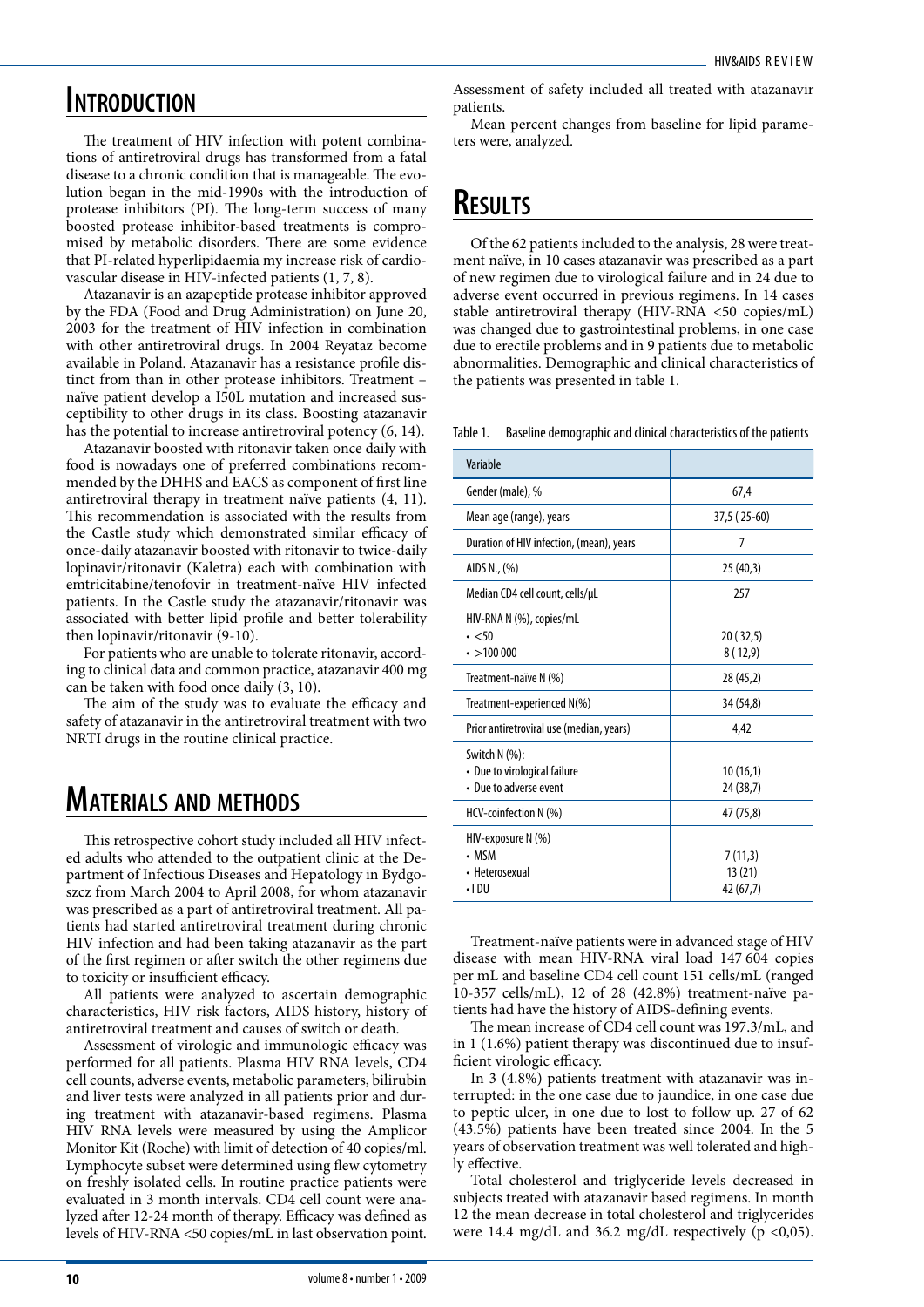According to the US NCEP–ATP III guidelines [5] the percentage of patients with total cholesterol ≥240 mg/dL decreased from baseline to 12 months of therapy from 14.5% to 1.61%. In month 12 the mean increase in HDL cholesterol was 8.5 mg/dL and the mean decrease in LDL cholesterol was 14.4 mg/dL ( $p$  <0.05). The percentage of patients with LDL ≥160 mg/dL decreased from 6.45% to 3.2% after 12 month treatment and the percentage of patients with HDL ≥40 mg/dL increased from baseline (38.4%) compared with month 12 (67%).

The percentage of patients with hypertriglicerydemia >200 mg/dL decreased from 29.03% to 19.4%, very high levels >500 mg/dL were noticed in 3 cases (4,8%) in pretreatment evaluation and in 1 (1.61%) at month 12.

The elevation of bilirubin in 3-4 grade levels were noted in 30 (48.4%) patients and it was not connected with increases of hepatic transaminase levels. Only in one patient discontinuation and switch to new antiretroviral regimen was due to jaudince without clinical or laboratory findings of liver injury. In the another case switch from boosted atazanavir to atazanavir 400mg had have positive influence on sustained lower bilirubin concentration.

The increased transaminase activity were noted in 10 patients and in all of them abnormal liver tests were present in the pretreatment evaluation.

One of the analyzed patients died due to substance abuse.

### **Conclusion**

The study provided the opportunity to determine the efficacy and safety of atazanavir in routine clinical practice. Our findings are generally consistent with the result of clinical trials. The study shows that atazanawir was generally well tolerated with virologic efficacy during 5 years. The most common laboratory abnormality associated with use of atazanavir is increased bilirubin concentration. This abnormality is due to the inhibition of UDP-glucurnosyl transferase 1A1, an enzyme responsible for glucuronidation of bilirubin (14). Hyperbilirubinemia in those cases is reversible with discontinuation of atazanavir and is not associated with hepatic injury or inflammation.

We have found in our study that increased hepatic transaminase levels were noted only in patients with increased hepatic transaminase levels in pretreatment evaluation, and therapy did not negatively influence on the liver injury.

We have noted that mean level lipid's concentrations generally decreased on atazanavir treatment. The differences in total cholesterol, LDL-cholesterol and triglycerides levels between the pretreatment and on treatment evaluations were statistically significant. The percentage of patients who were within the NCEP ATP III desirable for lipid parameters increased from the pretreatment to on treatment evaluation. We have found however that patients with clinically significant hypertriglyceridaemia in pretreatment evaluation did not improve. In those cases lipid lowering agents were started.

In summary our study shows that atazanavir is an effective, well tolerated, dosing convenient and safe in antiretroviral treatment. Favorable lipid profiles may result in a reduced risk of cardiovascular events and reduced indications to the treatment with lipid lowering medications in these population.

If decision is made to start antiretroviral treatment with a boosted protease inhibitor, atazanavir seems to be the very attractive choice.

- 1. Bonnet F, Saves M, Droz C. Increase of atherogenic plasma profile in HIV infected patients treated with protease inhibitor-containing regimens (letter). JAIDS 2000; 25:199-200.
- 2. Centers for Diseases Control and Prevention. 1993 revised classification system for HIV infection and expanded surveillance case definition for AIDS among adolescents and adults. MMWR 1992;41 (R-17);1-19.
- Delfraissy JF, Moreno S, Sanz-Moreno J et al. Efficacy and Safety of 48 Weeks Maintenance with Once-Daily ATV vs ATV/r in Patients with Viral Load <50 c/mL after Induction with ATV/r,. 2008 Glasgow ICT, Abstract 0415.
- 4. European AIDS Clinical Society. Guidelines for the clinical management and treatment of HIV infected adults in Europe. http://www.eacs.eu/guide. March 3, 2009.
- 5. Expert Panel on Detection, Evaluation and Treatment of High Blood Cholesterol in Adults (2001). Executive summary of the third report of the National Cholesterol Education Program (NCEP) expert panel on detection, evaluation, and treatment of high blood cholesterol in adults (Adult Treatment Panel III). J of Am Med Association 285, 2486- 2497.
- 6. Johnson M, Grinsztejn B, Rodriguez C, Coco J at al. Atazanavir plus ritonavir or saquinavir and Lopinavir/ritonavir in patients experiencing multiple virological failures. AIDS 2005;19:685-694.
- 7. Lundgren J, Reiss P, Worm S et al. Risk of myocardial infarction with exposure to specific ARV from the PI, NNRTI, and NRTI drug classes, the D:A:D study. Program and abstracts of the 16th CROI, 2009 Montreal Abstract 44LB.
- 8. Mary-Krause M, Cotte L, Simon A, and the Clinical Epidemiology Group from the French Hospital Database. Increased risk of myocardial infarction with duration of protease inhibitor therapy in HIV-infected men. AIDS 2003;17: 2479-2486.
- 9. Molina JM, Andrare-Villanueva, Echevarria J et al. Atazanavir/ritonavir vs lopinavir/ritonavir in antiretroviral-naïve HIV-1 infected patients; CASTLE 96 week efficacy and safety. Program and abstracts of the 48TH Annual ICAAC/IDSA 46th Annual Meeting. Washington Abstract H-1250d.
- 10. Molina JM, Andrare-Villanueva, Echevarria J, et al. Oncedaily atazanavir/ritonavir vs twice-daily lopinavir/ritonavir, each in combination with tenofovir and emtricitabine, for management of antiretroviral-naïve HIV-1 infected patients: 48 efficacy and safety results of the Castle study. Lancet, 2008;372: 646-655.
- 11. Panel on Clinical Practices for the Treatment of HIV Infection (2008). Guidelines for the use of antiretroviral agents in HIV- infected adults and adolescens. Department on Health an Human Services and Henry J. Kaiser Foundation, http:// aidsinfo.nih.gov/Default.aspx (03.11.2008).
- 12. Parienti JJ, Bangsberg DR, Verdon R et al. Better adherence with once-daily antiretroviral regimens: a meta analysis. CID 2008;48:484-488.
- 13. Sension M, Grinsztejn B, Molina J at al. A 1424067: improvement in lipid profiles after 12 weeks of switching to atazanavir from boosted or unboosted protease inhibitors in patients with no previous virologic failure and hyperlipidemia at baseline. 12 CROI , Boston, 2005 (abstract 858).
- 14. Skrócona charakterystyka produktu leczniczego http://www. emea.europa.eu/humandocs/PDFs/EPAR/reyataz/H-494- PI-pl.pdf.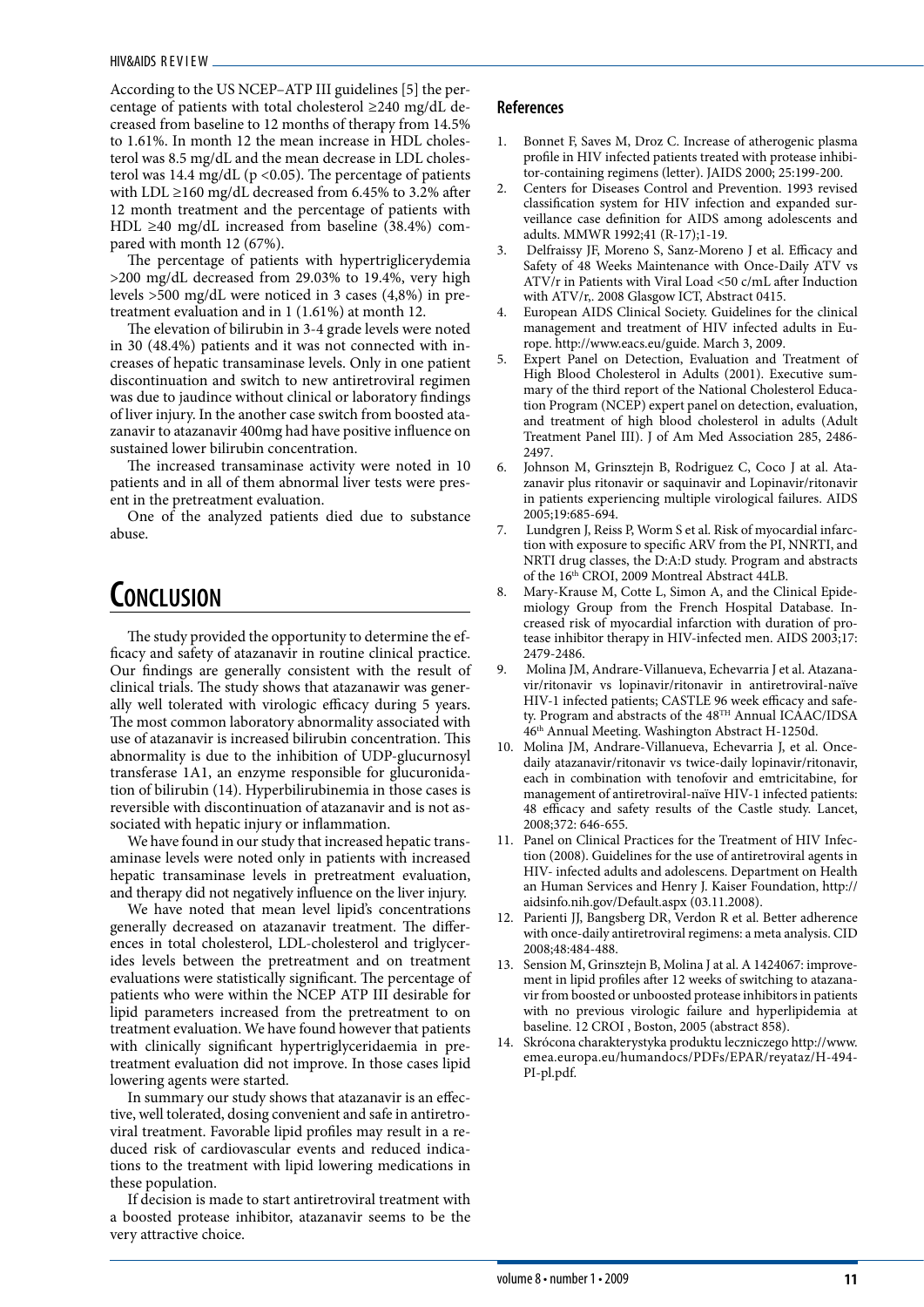authors summary key words title address **Changes in the trends of the HIV/AIDS epidemic, based on surveillance data of Warsaw cohort HIV epidemiology, HIV trends, route of infection** HIV infection remains one of the major public health concern, with evidence of increasing, even in several developed countries. The article provides an overview of HIV surveillance data of patients from outpatient clinic in Warsaw. In Poland the first HIV infection was detected in 1985, and the first case of AIDS one year later. In the period between 1990-2000y among HIV infected patients approximately 70% were intravenous drug users. In the next decade the shift of predominant mode of transmission for HIV infection is observed. From 2001 onward, the increasing number of persons infected through sexual contacts, without the past history of intravenous drug using has been noticed. Since 2005, among newly reported HIV infected adolescents the sexual contact between men followed by heterosexual contact has been the main route of transmission. The significant increase of this mode of transmission was noticed in 2008. The deaths rate remains relatively low, even decreases. **Ewa Firląg-Burkacka** Wojewódzki Szpital Zakaźny Poradnia Profilaktyczno-Lecznicza Wolska 37 Str. • 01-201 Warsaw • Poland e-mail: burkacka@poczta.onet.pl **Ewa Firląg-Burkacka • Ewa Siwak • Jadwiga Gizińska • Paweł Święcki • Iwona Cielniak • Andrzej Horban**  Poradnia Profilaktyczno-Lecznicza, Wojewódzki Szpital Zakaźny, Warsaw, Poland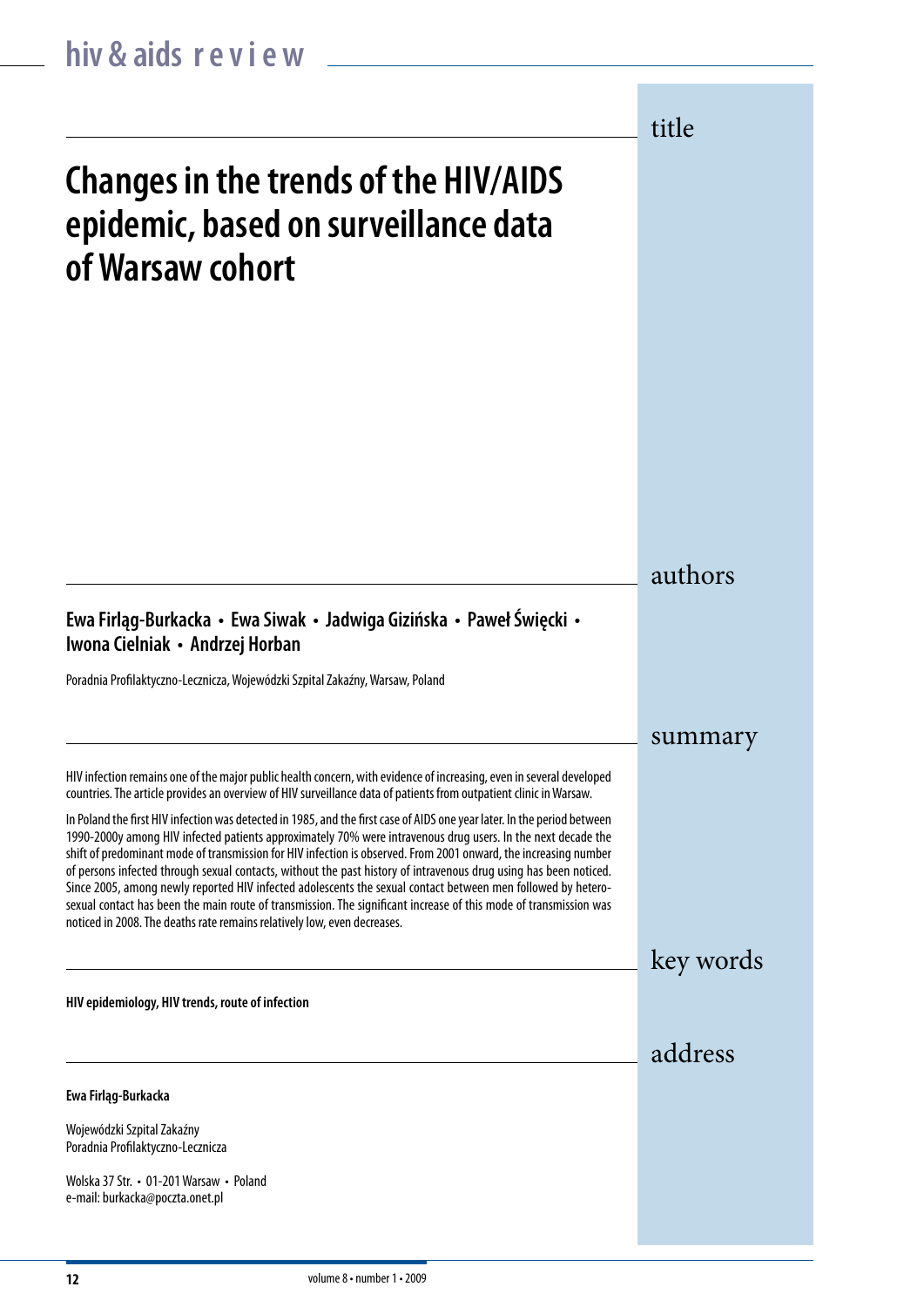# **BACKGROUND**

The first case of HIV infection was detected in Poland in 1985 and the first case of AIDS was recognized, a one year later. In Poland, during the first years of registration, the main route of HIV transmission was injecting drug use. The total number of diagnosed HIV infected patients till the end of 2008 stands about 12014, including 2177 AIDS cases and 961 deaths. [1,2] The outpatient clinic [Poradnia Profilaktyczno-Lecznicza (PPL)] in Warsaw was established in 1990 and since then provides care, treatment and diagnosis for patients with HIV/AIDS from the nearest region and other parts of Poland.

### **Aim of the study**

To present the epidemiological assessment of patients registered in PPL (the main Polish center for adult patients with HIV/AIDS) in years between 1990 and 2008.

### **Material and methods**

The analysis includes reviewed medical records of all patients diagnosed and treated in PPL in every year. The age at HIV diagnosis (based on the date of Western blot test), gender, probable route of infection and deaths in the observation period were analyzed (absolute number and frequency).

### **Results**

Since 1990 till 2008, 3163 persons with HIV/AIDS aged between 18 and 81 years were diagnosed and treated. Among them there were 718 (22.7%) women and 2445 (77.3%) men. The number of newly infected patients each year ranged between 89 and 266 cases (in 1990 and 2008 respectively). Figure 1 presents the total group of patients registered in each year by gender.

Number of HIV+ patients newly registered in PPL each year by gende  $W$ cmen  $\square$  Mer 26 150  $\ddot{a}$ 

Figure 1. Number of newly registered HIV+ patients in PPL each year by gender

The registration of deaths of patients treated in PPL has been reported since 1994. The highest proportion of deaths (i.e. 3.4%) has been noted in the first year of registration.

91 1992 1993 1994 1995 19

Within the next years this proportion has become lower and ranged from 2.56% to 0.51% with slightly decreasing trend. However, the marginal increase of deaths rate was observed recently. It seems to be connected with more precise data collection.





The main group of patients were intravenous drug users, infected through intravenous use of psychoactive substances contaminated with HIV infected blood. Out of all registered patients 1663 persons were infected through this route – 52.6%. Among them, 446 (26.8%) were women and 1217 (73.2%) men. Not all persons were active drug users at the time of testing. Some of them were taking drugs sporadically or did not use drugs for years, while others still were active drug users. Among the patients registered in PPL, 610 (19.3%) persons were infected through homosexual contacts and 123 (3.9%) through bisexual contacts. In total, men who had sexual contacts with men constituted 23.2% of study population. Through heterosexual contacts were infected 650 (20.5%) persons, among them 237 (36.4%) women and 413 (63.6%) men. Infection through parenteral route during infusion of blood derived products was noted sporadically – in 3 persons infected before 1987 (before introduction of routine HIV tests in blood donation facilities in whole country). Only 3.7% persons were unwilling or unable to disclose the route of infection.



Figure 3. Number of patients in PPL by route of infection IVDU – intravenous drug users, HSM – infection through homosexual contacts, Bi – persons who had both homo- and heterosexual contacts, Hx – infection through heterosexual contacts, UN – other route or unknown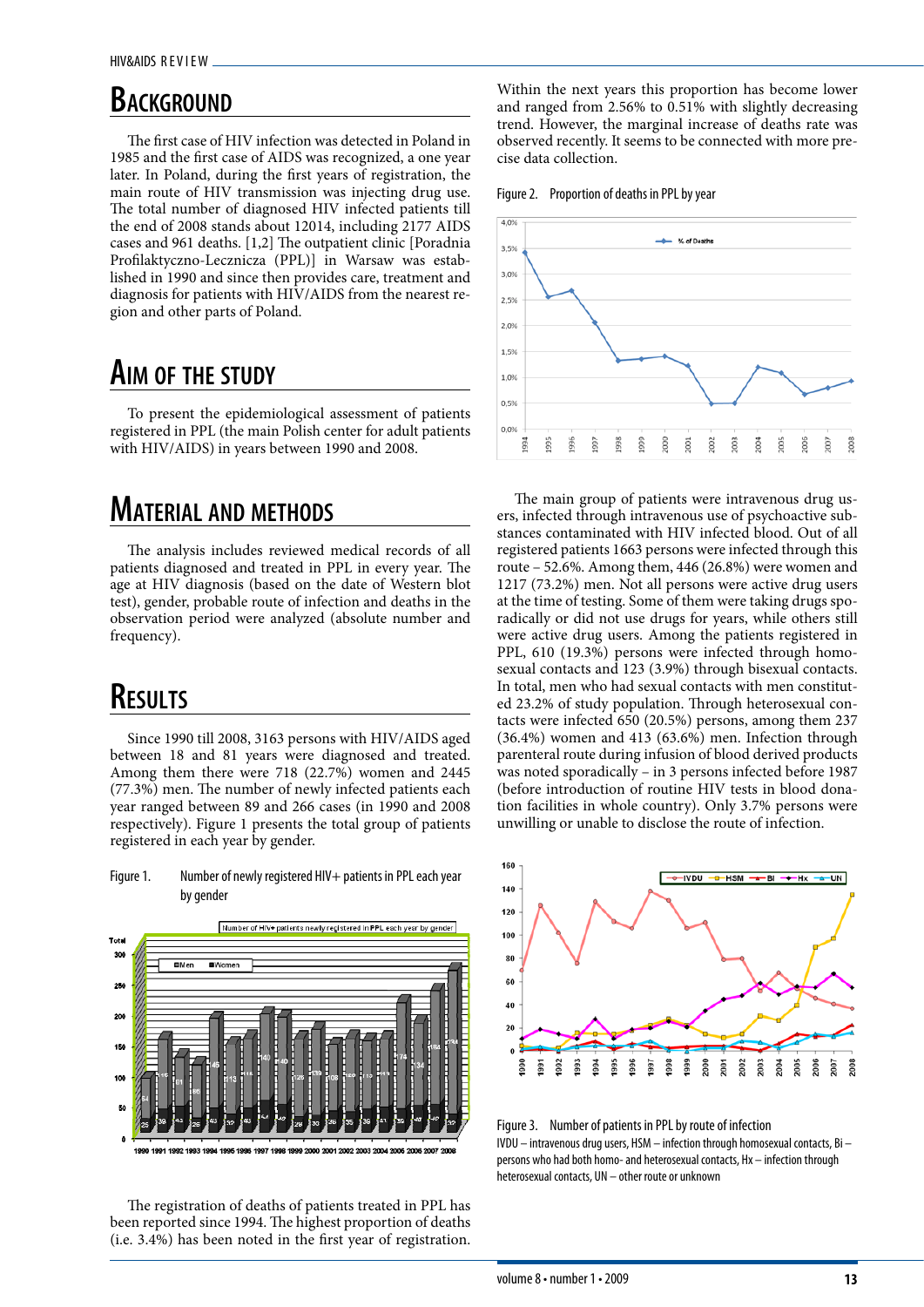From 2001 onward the shift in epidemic trends is observed in PPL. More and more persons are infected through sexual contacts, including homosexual, without history of intravenous drug use. From 2005 onward among patients newly registered in PPL persons infected through homosexual contacts are prevailing with significant increase in 2008.

Young persons up to 30 years of age are slightly prevailing among the patients diagnosed in PPL. HIV infection was diagnosed in 1441 (45.5%) persons in the age group 21-30 years, 144 (4.6%) persons below 20 years and 1578 (49.9%) patients above 30 years of age. Young people up to 30 years of age were predominant among infected IVDU, with significant majority of men. However, patients infected through sexual route were mostly men in over 30 years age group. At the time of diagnosis the highest proportion of women (57%) was in the group below 30 years of age.

#### Table 1. Shift in route of infection in new patients between years 2000 and 2008

| Route of infection | <b>Year 2000</b> | <b>Year 2008</b> |
|--------------------|------------------|------------------|
| <b>IVDU</b>        | 111 (65.7%)      | 37 (13.9%)       |
| HХ                 | 35 (20.7%)       | 55 (20.7%)       |
| <b>HSM</b>         | 15 (8.9%)        | 135 (50.7%)      |
| Bi                 | 5(2.9%)          | 23 (8.7%)        |
| UN                 | $3(1.8\%)$       | 16 (6%)          |

Table 2. Number of patients in PPL by age group, route of infection and gender

|                     | Age group                |                          |                          |       |                          |              |                          |       |             |
|---------------------|--------------------------|--------------------------|--------------------------|-------|--------------------------|--------------|--------------------------|-------|-------------|
| Route of infection  |                          | $<$ 20 years             | $21-30$ years            |       |                          | $>$ 30 years |                          | Total |             |
|                     | Man                      | Woman                    | Man                      | Woman | Man                      | Woman        | Man                      | Woman | Man & Woman |
| <b>IVDU</b>         | 61                       | 45                       | 272                      | 598   | 113                      | 574          | 446                      | 1217  | 1663        |
| <b>HSM</b>          | $\overline{\phantom{a}}$ | 13                       | $\overline{\phantom{0}}$ | 248   | ٠                        | 349          | $\overline{\phantom{0}}$ | 610   | 610         |
| Hx                  | 13                       |                          | 121                      | 127   | 103                      | 279          | 237                      | 413   | 650         |
| Bi                  | ٠                        | 3                        | ٠                        | 40    | $\overline{\phantom{a}}$ | 80           | $\overline{\phantom{a}}$ | 123   | 123         |
| <b>Transfusions</b> | $\overline{\phantom{a}}$ | $\overline{\phantom{0}}$ | $\overline{\phantom{0}}$ |       | $\overline{\phantom{0}}$ | <sup>1</sup> | $\overline{\phantom{0}}$ | 3     |             |
| UN                  |                          |                          | 20                       | 14    | 14                       | 64           | 35                       | 79    | 114         |
| Total               | 75                       | 69                       | 413                      | 1028  | 230                      | 1348         | 718                      | 2445  | 3163        |

IVDU – intravenous drug users, MSM – infection through homosexual contacts, Hx – infection through heterosexual contacts, Bi – persons who had both homo- and heterosexual contacts, Transfusions – iatrogenic infections through infusion of blood derived products, UN – route unknown

### **Discussion**

Aspect of current epidemiological trends in HIV infection is very diverse. Visible variations apply not only to continents, regions of the world, but also specific countries, provinces or population groups.

HIV infection still is one of important issues of the public health in Europe. Since year 2000 almost twofold increase in new HIV infections per 1,000,000 inhabitants has been observed in Europe. Particularly distressing trends are present in eastern region of Europe (WHO European Region East) with the highest rate of new infections in Estonia – 472 cases/mln, Ukraine 285/mln and Moldova – 204/mln, as well as Portugal 217/mln (2007). [3]

In Russian Federation the HIV prevalence is variable, from low (1-50 cases per 100 000 population) in 31 regions, medium (51-150/100 000) in 26 regions to high (151- 300/100 000) in 16 regions. There is above high prevalence (301-620/100 000) in 15 regions. With an estimation of HIV seropositivity rate of 0.6-1.0% among adult population (age group 15-49), the Russian Federation still has a concentrated HIV epidemic. [3]

Since 1997 the gradual decrease of infections rate among intravenous drug users has been observed in Western Europe (WHO European Region West) and Central Europe (WHO European Region Center). In 2007 infection through this route was observed only in 8-13% of patients in this region. [6]

Poland was an exception among countries of the Central Europe with nearly 95% share of intravenous drug use in routes of infection in years 1990-1997. Currently with 13.9% the model of infection is approaching models in other regions of Western and Central Europe. [5]

Among persons infected with HIV in Eastern Europe still the main group are intravenous drug users. It should be assumed that also in this region the reversing of infection trends from intravenous route to hetero and homosexual contacts will take place. [4]

In Europe women constitute on average 33% of all infected persons. Approximately 1/3 of them is in the age range of 15-29 years. Among patients in PPL women constitute 20-25%, with the markedly decreasing trend since 2006. It is probably caused by increasing number of young men with HIV infection registered in this period. [5]

Since year 2000 the decrease in deaths rate due to AIDS has been observed, especially in the region of Central and Western Europe, caused by the good accessibility and effectiveness of antiretroviral treatment (HAART). Increase in deaths due to AIDS were noted only in Belarus and Moldova. Among patients in PPL we observe a relatively low deaths rate what reflects the National Institute of Hygiene data for the whole Poland. It is also related to the good accessibility of antiretroviral drugs to all in need.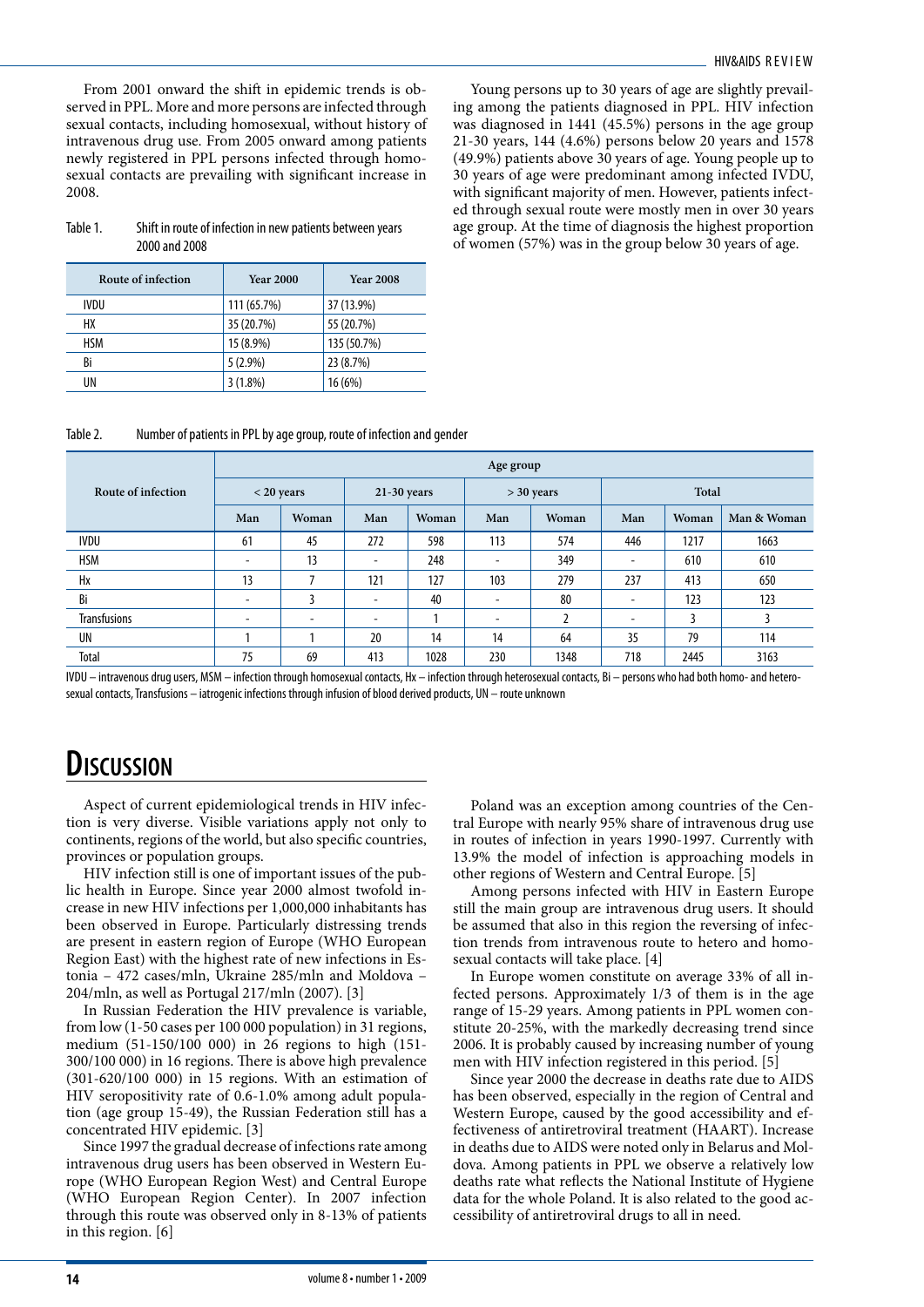Central Europe, including Poland, remains the region with the stable low dynamic of the HIV/AIDS epidemic where the slight increase of number of cases with the incidence of 0.3-0.47 per 100,000 inhabitants has been noted since 1993. In PPL each year a slight increase of number of newly registered patients has been observed since 2003, what reflects the trends in Europe and in whole Poland. This phenomenon may be paradoxically explained by availability of effective antiretroviral therapy and increasing survival resulting in lessened fear of HIV and unsafe sexual behaviors.

Since 2001 the shift of epidemiological trends in high risk groups has been observed with more and more persons infected through sexual contacts, similar to trends in countries of the Western Europe.

# **Conclusions**

Decidedly the profile of patients in PPL is changing. In the years 1990-2000 nearly 70% of all infected patients were persons addicted to intravenous psychoactive substances. From 2001 onward the reversal of infection trend from the intravenous route to the homo and bisexual contacts is observed. In the last 5 years the young men in the age between 21-30 years who were infected through homosexual contacts prevail.

The decreasing and relatively low deaths rate is observed among the patients of PPL clinic (comparable to data from the Western Europe).

- 1. Nitka A, Rosińska M, Baumann A.: Zakażenie HIV/AIDS w Polsce w 2005. Przegl. Epidemiol. 2007;61(2):311-21.
- 2. Nitka A, Rosińska M, Janiec J.: Zakażenie HIV/AIDS w Polsce w 2006 r. Przegl. Epidemiol. 2008;62(2):357-68
- 3. Hurtado I, Alastrue I, Ferreros I, del Amo J, Santos C, Tasa T, Hernández-Aguado I, Pérez-Hoyos S.: Trends in HIV testing, serial HIV prevalence and HIV incidence among people attending a Center for AIDS Prevention from 1988 to 2003. Sex Transm Infect. 2007 Feb; 83(1):23-8.
- 4. Likatavicius G, Klavs I, Devaux I, Alix J, Nardone A.: An increase in newly diagnosed HIV cases reported among men who have sex with men in Europe, 2000-6: implications for a European public health strategy. Sex Transm Infect. 2008 Nov; 84(6):499-505.
- Laar M, Likatavicius A, Donoghoe M.: HIV/AIDS surveillance in Europe: update 2007. Euro Surveill. 2008 Dec 11;13(50).
- 6. Wiessing L, van de Laar MJ, Donoghoe MC, Guarita B, Klempová D, Griffiths P.: HIV among injecting drug users in Europe: increasing trends in the East. Euro Surveill. 2008 Dec 11;13(50).
- 7. Russian Federation HIV/AIDS country profile, http:// www.euro.who.int/aids/ctryinfo/overview/20060118\_36, *Updated 19 June 2008*.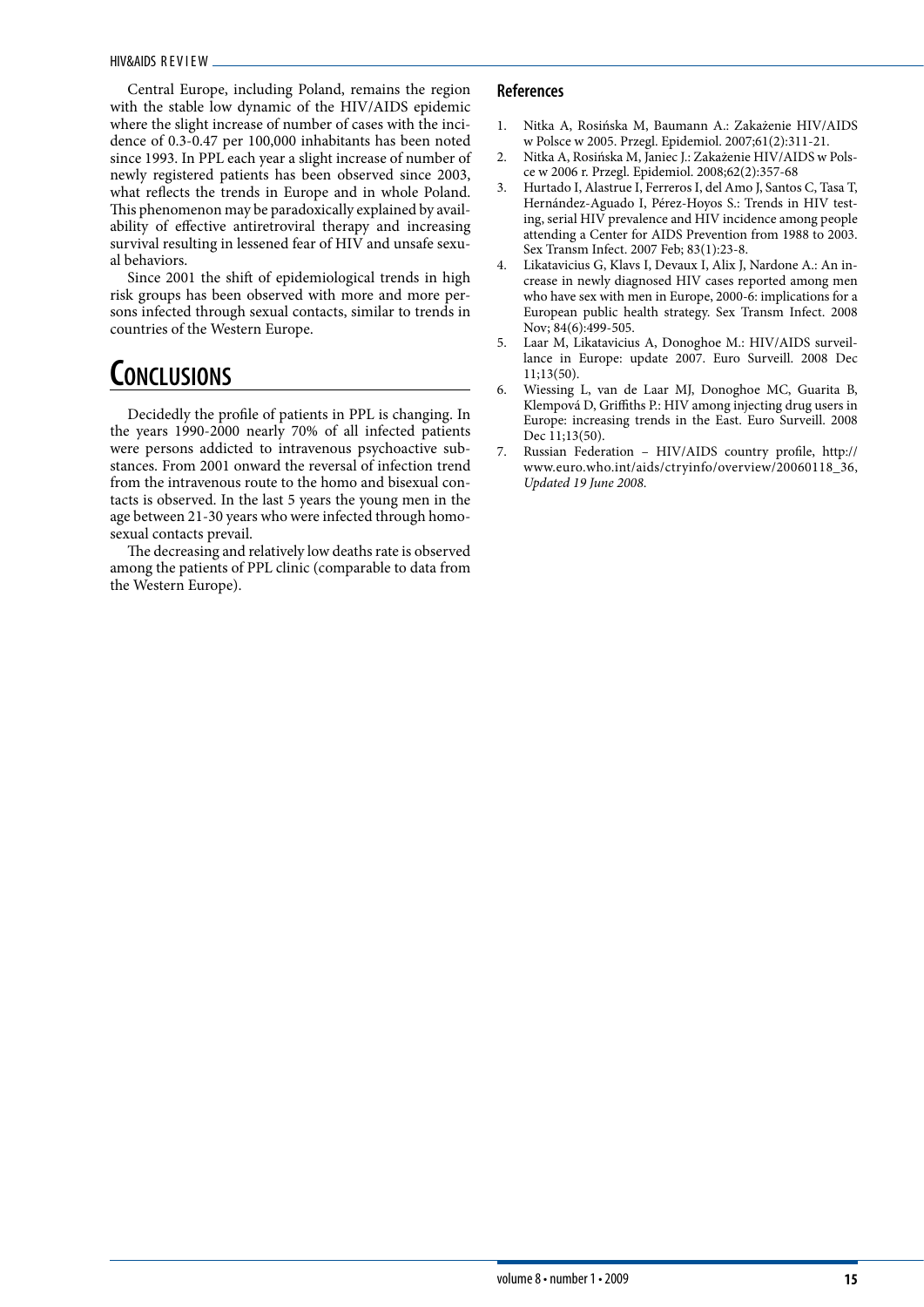title

# **The transition of HIV within and between affected populations in Poland**

authors

summary

key words

address

### **Jolanta Wojciechowska1 • Stanisław Maciej Kot2**

1. University of Gdansk, Department of Pedagogy

2. Gdansk University of Technology, Department of Statistics

**Background**. The aim of this paper is the estimation of the probabilities that describe the transition of HIV within and between the following three populations: homosexual and bisexual men, injecting drug users and heterosexual persons in Poland in the years 1995-2006.

**Material and methods**. The data on the routes of HIV infections come from "HIV/AIDS Surveillance in Europe". The restricted maximum likelihood method is applied for the estimation of underlying Markov chain.

**Results**. HIV infections are more probable within analysed populations than between them. The scale of HIV mobility is small. The estimated Markov chain predicts radical changes of the routes of HIV infection in the future. However, the evolution of the HIV epidemic in Poland is still far from equilibrium.

**HIV epidemic, routes of infection, Markov chains, transition probabilities, estimation, surveillance reports.**

#### **Jolanta Wojciechowska**

University of Gdansk, Department of Pedagogy Bazynskiego 4 Str. • 80-952 Gdansk • Poland

e-mail: pedjw@univ.gda.pl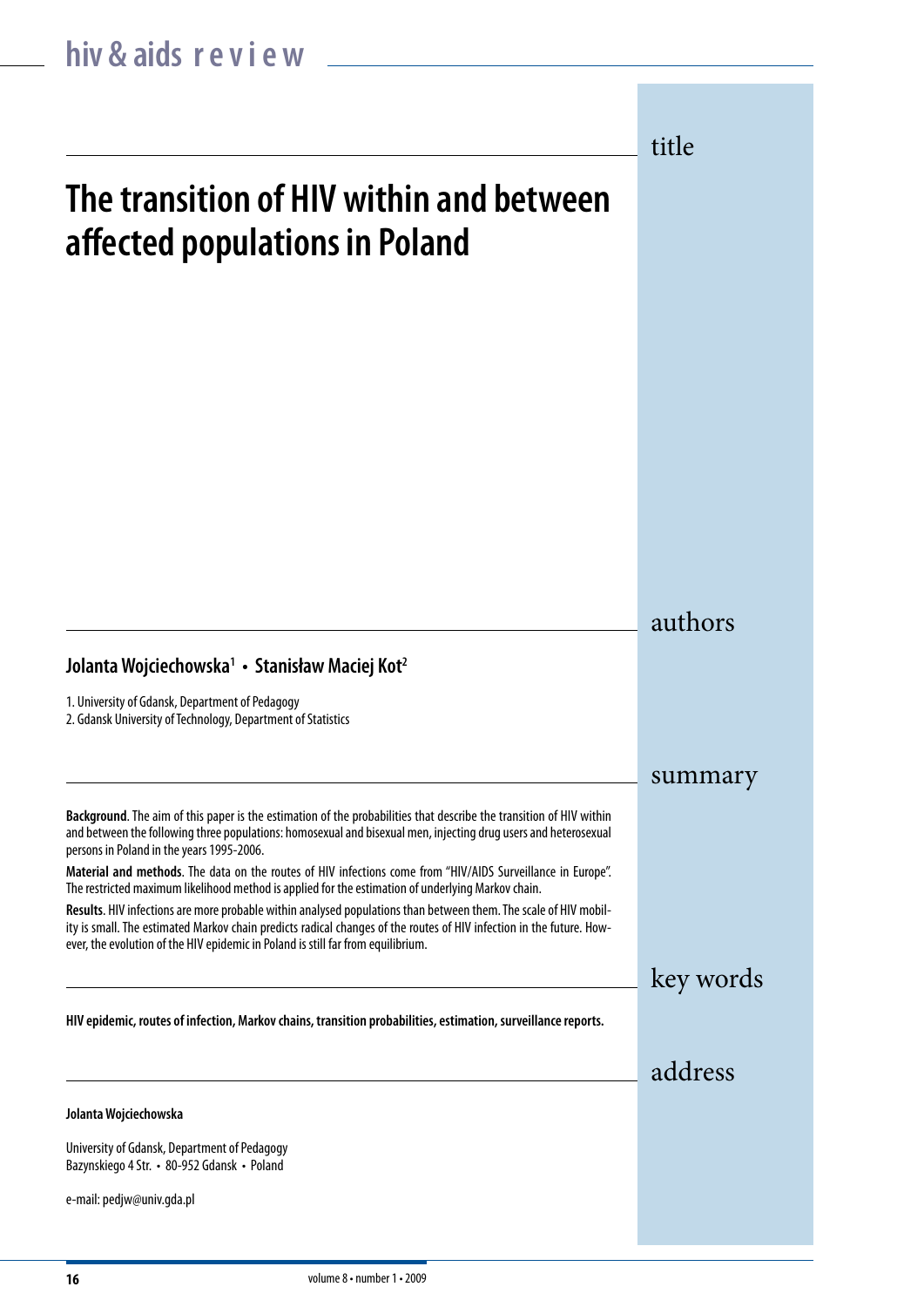### **Introduction**

The analysis of HIV epidemic in a country requires, among others, the knowledge about the routes of HIV infection. Routinely collected surveillance reports provide data on the number of HIV infections diagnosed in selected populations "at risk", e.g. homosexual and bisexual men (HBM), injecting drug users (IDU) and heterosexual persons (HP) (In this paper we will omit other routes of HIV infection (vertical infections, blood transfusion etc.). Epidemiologists observe the trends of HIV infections in each of these populations. The inference about the future structure of HIV epidemic bases on extrapolations of observed trends for every route of HIV infection separately, i.e. as if these routes were "HIV-independent" (4).

The mentioned above independency of the dynamics of HIV infections can be questioned because of possible transmission of HIV between analysed populations. Therefore searching for interactions between HIV infections in analysed populations is necessary.

The other reason for this research is that the probabilities of HIV transmission between affected populations appear in many theoretical models of the HIV epidemic (2, 9, 11,12,13). Even simple simulation studies require some type of parameter estimation procedure, since almost all epidemic models contain some parameters, which cannot be, measured directly (1).

In this paper, we apply a method that enables the assessment of possible interactions between the dynamics of HIV infections. This method consists in estimation of the transition probabilities of a stationary Markov chain when only data from routinely collected surveillance reports are disposable.

The rest of this paper is organised as follows:

- formulation of Markov chain with states relating to the three populations (HBM, IDU, and HP);
- presentation of statistical data sources and transition probabilities estimation method;
- empirical results;
- final remarks and conclusions.

### **Material and methods**

The source data concern the number of newly diagnosed HIV infections in analysed populations. The data for Poland come from EuroHIV reports: "HIV/AIDS Surveillance in Europe' the years 1995-2006 (3).

For every year *t,* we calculated the fractions (shares)  $y_1(t)$ ,  $y_2(t)$ ,  $y_3(t)$  of HIV diagnoses in each of affected populations. We assume that a stationary Markov chain has generated these fractions.

Let the Markov chain states  $s_1$ ,  $s_2$ , and  $s_3$  denote the populations of HBM, IDU, HP, respectively. The HIV epidemic will occur if the HIV virus is transferred from one person to another, either within a population or between populations. The statistical data used in this paper only allow us to consider one year as a time unit. Therefore  $P(X_t = s_i) = p_i(t)$ is the probability that a new HIV infection will be diagnosed in *s*<sub>*i*</sub> population in year t. The vector  $p(t) = (p_1(t),$  $p_2(t)$ ,  $p_3(t)$ ) will be called the 'theoretical' structure of HIV infection routes in year t, whereas the vector  $y(t) = (y_1(t), y_2(t))$ ,  $y_3(t)$  will be called the observed structure in year t. The conditional probability  $p_{ij} = P(X_i = s_i | X_{i-1} = s_i)$  describes the transition of HIV between populations during one year, i.e. the probability that an HIV-positive carrier belonging to

the *i*th population in *t-1* will infect in *t* a person belonging to the *j*th population. The symbol  $p_i$  denotes the conditional probability of HIV infection between two persons belonging to the same *i*th group. The *KxK* matrix *P* with elements  $p_{ij}$  is called the transition matrix.

Figure 1. shows the mechanism of HIV transition between states  $s_1$ ,  $s_2$ , and  $s_3$  over time.

Figure 1. The scheme of HIV transition



The estimation of the transition probabilities usually requires "micro-data", i.e. the observed sequences of Markov states in consecutive steps (e.g. years), for instance: *s<sub>1</sub>,s<sub>1</sub>,s<sub>2</sub>,s<sub>3</sub>,s<sub>3</sub>,s<sub>1</sub>,...etc. Such data can be obtained from special*ly designed surveys. However, the transition probabilities can be also estimated from the 'macro-data", i.e. from empirical structures  $y_1(t)$ ,  $y_2(t)$ ,  $y_3(t)$ , thanks to the following relationship:

$$
p_j(t) = p_{1j} \cdot p_1(t-1) + p_{2j} \cdot p_2(t-1) + \dots + p_{kj} \cdot p_k(t-1)
$$
 (1)

for *j=1,2,…,K* , and *t=1,2,,….,* where *K* is the number of states.

Equation (1) resembles a regression model with dependent variable  $p_j(t)$ , independent variables  $p_l(t-1)$ ,  $p_2(t-1)$ ,  $\ldots$ ,  $p_k(t-1)$ , and the K conditional probabilities  $p_{jj}$ ,  $p_{z_j,\ldots, z_k}$ as the coefficients of regression. If we substitute theoretical structures with empirical ones and add disturbing term *Z* with zero mean and variance  $\sigma^2$ , the regression model (1) will take the following form: (7)

$$
y_j(t) = \sum_{i=1}^{K} p_j y_i(t-1) + Z_j, j=1,2,...,K
$$
 (2)

Unfortunately, the application of the least squares method (LSM) does not provide correct estimates of unknown transition probabilities in general (the LSM may give negative probabilities). Lee et al (6) overcome this inconvenience developing the restricted maximum likelihood estimators. However, the distribution of such estimators is unknown, except for the case  $K = 2$ . Therefore the statistical significance of such estimates cannot be tested.

It immediately follows from equation (1) that transition matrix *P* enables the forecasting of future HIV epidemic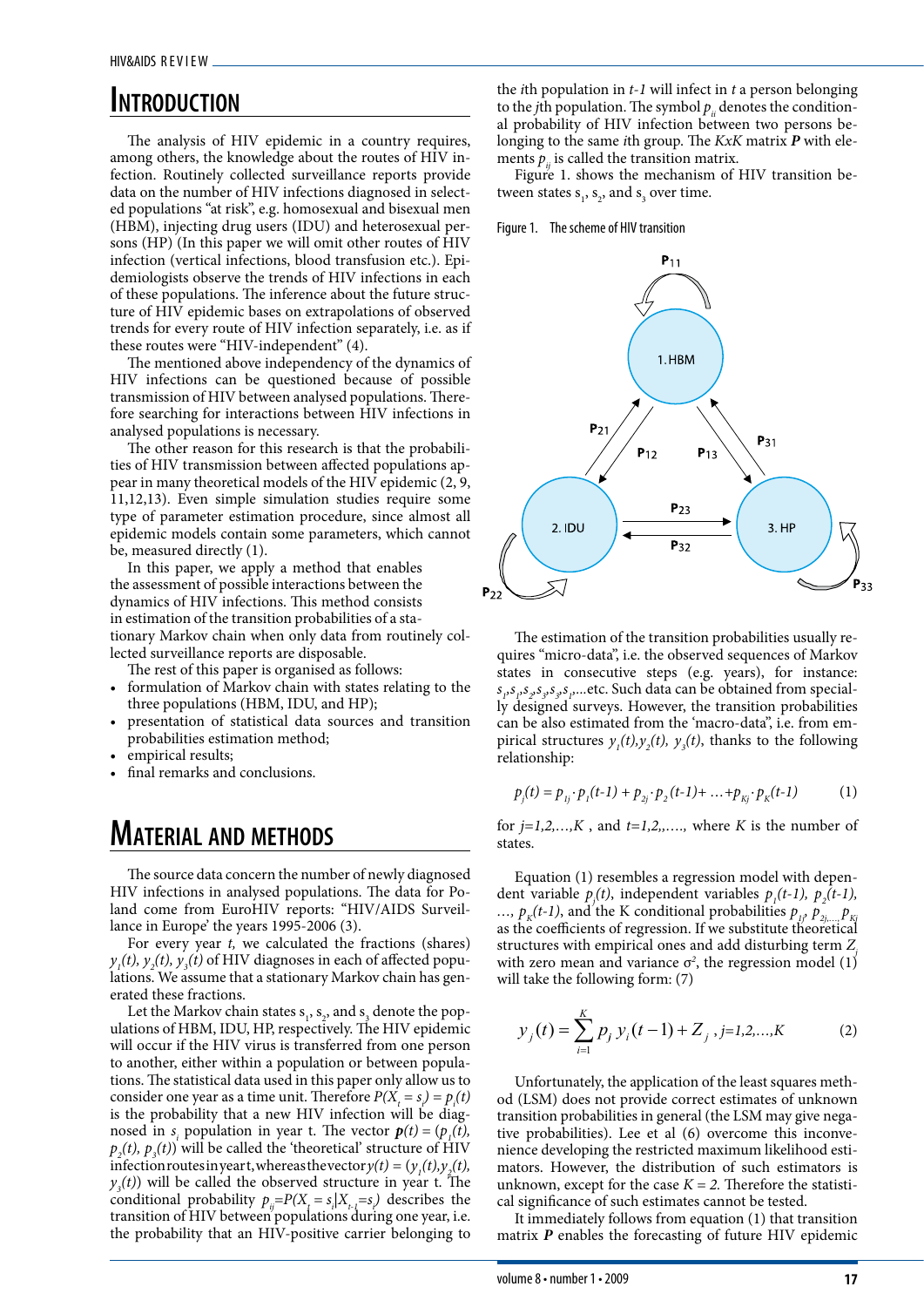structures. In matrix notation, the structure  $p(t+h)$  for h steps ahead is equal to:

$$
\boldsymbol{p}(t+h) = \boldsymbol{p}(t) \; \boldsymbol{P}^h \tag{3}
$$

For regular Markow chains, *p(t+h)* approaches the steady-state probability vector  $p_0$  (equilibrium state vector) if *h* approaches infinity (5). The steady-state transition matrix  $P_o$  contains identical rows  $p_o$ .

Shorrocks (10) proposes the index which summarises mobility of HIV between Markov chain states:

$$
I_s = \frac{K - r \mathbf{P}}{K - 1} \tag{4}
$$

where *trP* is the trace of *P* matrix, i.e., the sum of elements  $p_{ii}$  on main diagonal.

 $Is = 0$  in the case of *perfect immobility*, i.e. when  $P$  is identity matrix. (with 1 on the main diagonal and 0 otherwise).  $I_s = I$  in the case of *perfect mobility*, i.e. when  $P = P_0$ is the steady-state matrix, so the probability of moving to any state is independent of that originally occupied.

### **Results**

For every year *t*, the  $y_j(t)$  fractions in the *j*th population are calculated,  $j = 1,2,3$ . These fractions are presented in Table 1.

In this table, each row shows the year-end structure of the HIV epidemic with respect to the mode of HIV transmission (For known origins only. The cases with unknown origins are treated as missing data.). The last column shows the total number of HIV infections, whereas the second from last column shows the total number of infections with known origins.

The HIV epidemic pattern in Poland is typical for Central and Eastern Europe, with a very high proportion of HIV infections among IDU and low proportions for HBM and HP. The fraction of new HIV infections among injecting drug users declined remarkably in the years 2004-2006. On the other hand, in that same period one can see an increase of the fraction of new HIV infections among the HP and HBM populations.

The results of the transition probabilities estimation are presented in Table 2.

Table 1. Fractions of HIV infections newly diagnosed in Poland, in the years 1995-2006, by the mode of transmission

|      |            | The mode of transmission* | No. of cases with | Total        |              |  |
|------|------------|---------------------------|-------------------|--------------|--------------|--|
| Year | <b>HBM</b> | IDU                       | HP                | known origin | No. of cases |  |
| 1995 | 0.072193   | 0.860963                  | 0.066845          | 374          | 539          |  |
| 1996 | 0.100985   | 0.847291                  | 0.051724          | 406          | 551          |  |
| 1997 | 0.090659   | 0.865385                  | 0.043956          | 364          | 579          |  |
| 1998 | 0.087805   | 0.860976                  | 0.051220          | 410          | 637          |  |
| 1999 | 0.105960   | 0.847682                  | 0.046358          | 302          | 527          |  |
| 2000 | 0.066313   | 0.872679                  | 0.061008          | 377          | 630          |  |
| 2001 | 0.074919   | 0.859935                  | 0.065147          | 307          | 564          |  |
| 2002 | 0.123348   | 0.788546                  | 0.088106          | 227          | 574          |  |
| 2003 | 0.062745   | 0.831373                  | 0.105882          | 255          | 610          |  |
| 2004 | 0.087866   | 0.769875                  | 0.142259          | 239          | 656          |  |
| 2005 | 0.139013   | 0.618834                  | 0.242153          | 223          | 652          |  |
| 2006 | 0.177515   | 0.538462                  | 0.284023          | 169          | 750          |  |

\* Abbreviations: HBM: homo/bisexual men; IDU: injecting drug users; HP: heterosexual persons.

Source: Authors' calculations using data from 'HIV/AIDS Surveillance in Europe' reports.

Table 2. The estimated probabilities of the transition of HIV between the populations (states) of: 1. Homo/bisexual men (*HBM*), 2. Injecting drug users (*IDU*), 3. Heterosexual persons (*HP*) for Poland in the years 1995-2006

|              |            | Shorrocks' Is   |         |                         |
|--------------|------------|-----------------|---------|-------------------------|
| State at t-1 | <b>HBM</b> | ∠<br><b>IDU</b> | HP      | Mean Squared Error MSQE |
| HBM          | 0.69969    | 0.03152         | 0.26879 | $s = 0.19778$           |
| 2 IDU        | 0.03722    | 0.96278         | 0.00000 |                         |
| 3 HP         | 0.05803    | 0.00000         | 0.94197 | $MSQE = 0.001677$       |

Source: Authors' calculations using data from Table 1.

The estimates of probabilities on the main diagonal, i.e.  $p_{11}$ ,  $p_{22}$ , and  $p_{33}$  in each of the transition matrices presented in table 2, show the scale of "intra-group infection', i.e. the transition of HIV between persons in the same population.

The elements outside the main diagonal reflect the intergroup transmission of HIV. The last column of Table 2 contains Shorrocks' mobility index and the mean squared error of estimation.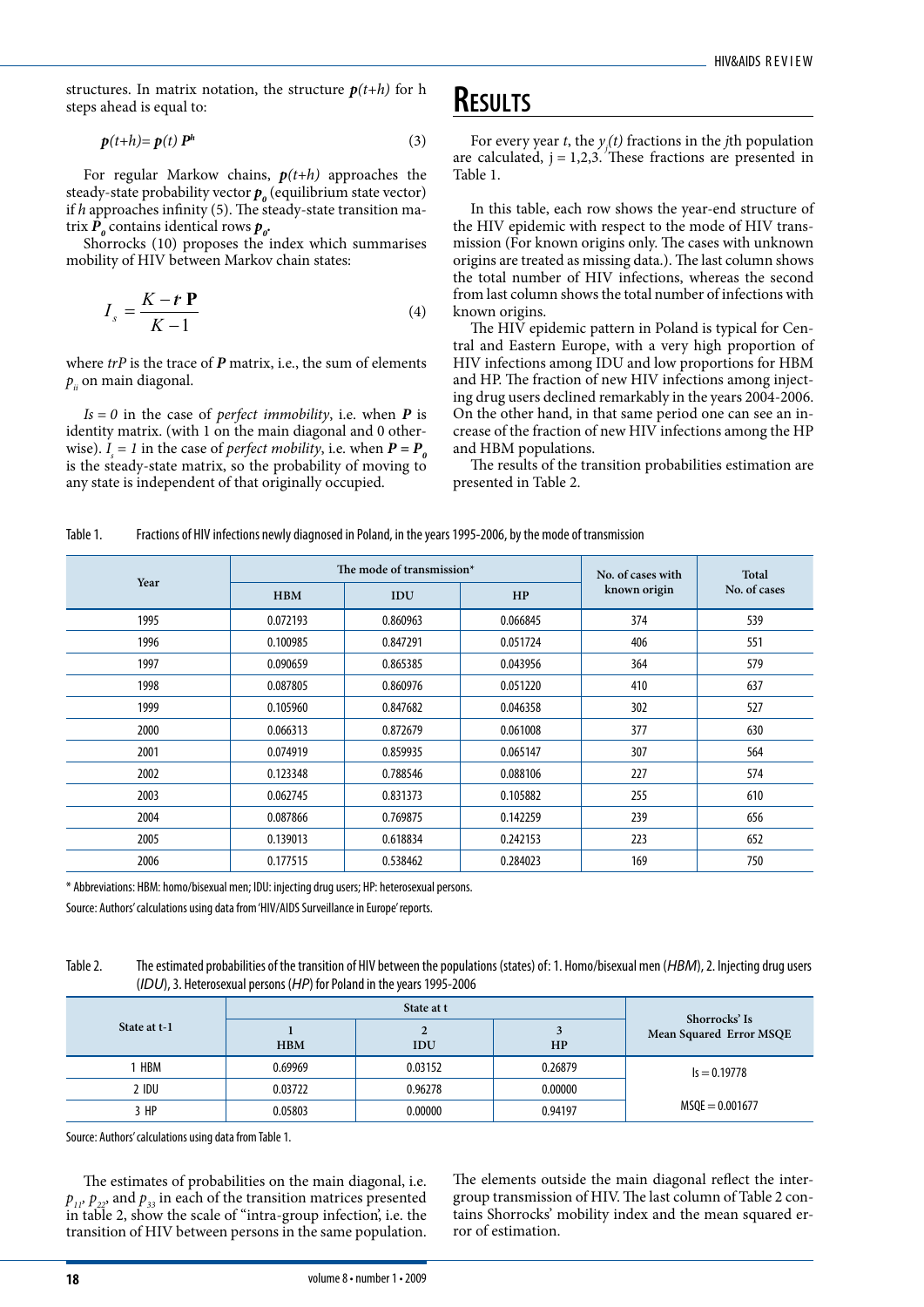High probability values on the main diagonal of the transition matrix *P* suggest that the HIV epidemic in Poland spreads mainly inside the selected groups. The IDU and HP groups seem to be quite separate from each other. The probability of HIV transmission between these groups within one year is nil. Although homosexual/bisexual men mainly infect other men from the same group, they can also infect injecting drug users with a probability of 0.03 and heterosexual women with a probability of 0.27. In turn, homosexual/bisexual men can contract HIV from injecting drug users with a probability of 0.04 and from heterosexual women with a probability of 0.06. The transmission of the virus between HBM and IDU seems to be symmetric. On the other hand, an asymmetry exists in the HIV flow between HBM and HP*.*

The probability of infection within the IDU group is very large (0.96). This could be a reflection of inadequacies in Poland's needle exchange and/or methadone therapy programmes.

The Shorrocks' index for Poland is 0.19778. This means low HIV mobility between considered populations in Poland.

The next table shows HIV epidemic forecasts for the next 10 years. The last row of each table contains the steadystate probabilities.

Table 3 predicts radical changes in the future structure of the HIV epidemic in Poland.

One can expect that a new structure with a prevailing share of HIV infections among heterosexual persons will eventually replace the recent, typically East-European pattern of infections being more prevalent in the IDU group. However, reaching a steady-state structure within one decade does not seem likely. We can see in Table 3 that even 10-year forecasts are still very far from the equilibrium probabilities. Therefore the proclamation of the 'near end of HIV infection among injecting drug users' in Poland seems to be premature.

Table 3. The *h-*year ahead forecasts of the HIV epidemic in Poland by the mode of transmission<sup>\*</sup> and steady-state probabilities  $p<sub>a</sub>$ 

| $\mathbf h$    | Year                                         | <b>HBM</b> | IDU     | HP      |
|----------------|----------------------------------------------|------------|---------|---------|
| 1              | 2007                                         | 0.16073    | 0.52402 | 0.31526 |
| $\overline{2}$ | 2008                                         | 0.15026    | 0.50958 | 0.34016 |
| 3              | 2009                                         | 0.14384    | 0.49535 | 0.36081 |
| 4              | 2010                                         | 0.14002    | 0.48144 | 0.37854 |
| 5              | 2011                                         | 0.13786    | 0.46794 | 0.39421 |
| 6              | 2012                                         | 0.13675    | 0.45487 | 0.40838 |
| 7              | 2013                                         | 0.13631    | 0.44225 | 0.42144 |
| 8              | 2014                                         | 0.13629    | 0.43008 | 0.43362 |
| 9              | 2015                                         | 0.13653    | 0.41837 | 0.44510 |
| 10             | 2016                                         | 0.13693    | 0.40710 | 0.45597 |
| $\infty$       | Steady-state<br>probabilities p <sub>o</sub> | 0.15435    | 0.13071 | 0.71494 |

\* Abbreviations: HBM: homo/bisexual men; IDU: injecting drug users; HP: heterosexual persons.

Source: Authors' calculations using data from Table 2.

### **Final remarks and conclusions**

Empirical findings show that HIV infections are more probable within analysed populations than between them. However, the scale of HIV mobility is small.

The estimated Markov chain predicts radical changes of the routes of HIV infection in the future: the HIV infections among the HP population will dominate the infections among the IDU group and the HBM group. However, the evolution of the HIV epidemic in Poland is still far from equilibrium.

The possibility of estimating the transition probabilities using routinely collected data extends the set of HIV epidemic analysis tools. The knowledge of the conditional and unconditional probabilities can also be helpful as Bayesian prior information to the modelling of HIV infection (1).

The empirical results presented in this paper should be interpreted with caution. We cannot test the significance of the estimated transition probabilities because the distribution of restricted estimators are unknown. Also one year seems to be too large as a time unit in the Markov chain. Pilcher et al (8) have found transmissions occurring less than six months after infection. Although half-yearly data can be retrieved from mid-year surveillance reports, such data are not reliable.

- 1. Banks H.T., Grove S., Hu S., and Ma Y.: A Hierarchical Bayesian Approach for Parameter Estimation in HIV Models, *Inverse Problems* 2005;21:1803-1822.
- 2. Desai K.: Challenges of Modelling the HIV Epidemic in the United States. DIMACS*,* Rutgers University; 2004.
- 3. EuroHIV: HIV/AIDS Surveillance in Europe. Endyear reports. Saint-Maurice: Institut de veille sanitaire; 2000-2003.
- 4. Hamers F.F., Downs A.M. The Changing Face of the HIV Epidemic in Western Europe: What Are the Implications for Public Health Policies? *Lancet* 2004;364:83-94.
- 5. Kemeny J.G., Snell J.L.: Finite Markov Chains. Princeton: Princeton Univ. Press; 1960.
- 6. Lee T.C., Judge G.G., and Zellner A.: Estimating the Parameters of the Markov Probability Model from Aggregate Time Series Data. Amsterdam: North-Holland Publ. Co.; 1970.
- 7. Miller G.A.: Finite Markov Processes in Psychology. Psychometrica 1952;17:149-167.
- 8. Pilcher C.D., Wong J.K., Pillai S.: Inferring HIV Transmission Dynamics from Phylogenetic Sequence Relatioships, PloS Med. 5(3): e69.doi:10.1371/journal.pmed.0050069.
- Satten G., Longini I.: Markov Chain with Measurement Error: Estimating the 'True' Course of Marker of the Progression of Human Immunodeficiency Virus Disease, Appl. Stat. 1996;45(3):275-309.
- 10. Shorrocks A.F.: The measurement of mobility. Econometrica 1978;46:1013-1024.
- 11. Tan W.Y.: Stochastic Modelling of AIDS Epidemiology and HIV Pathogenesis. World Scientific Pub. Co.; 2005.
- 12. Tan W.Y., Xiang Z.: A State Space Model for the HIV Epidemic in Homosexual Populations and some Applications. Math. Biosc. 1999; 152, Issue 1:29-61.
- 13. Tan W.Y, Ye Z.: Estimation of HIV Infection and Incubation via State Space Models, Math. Biosc. 2000; 167:31-50.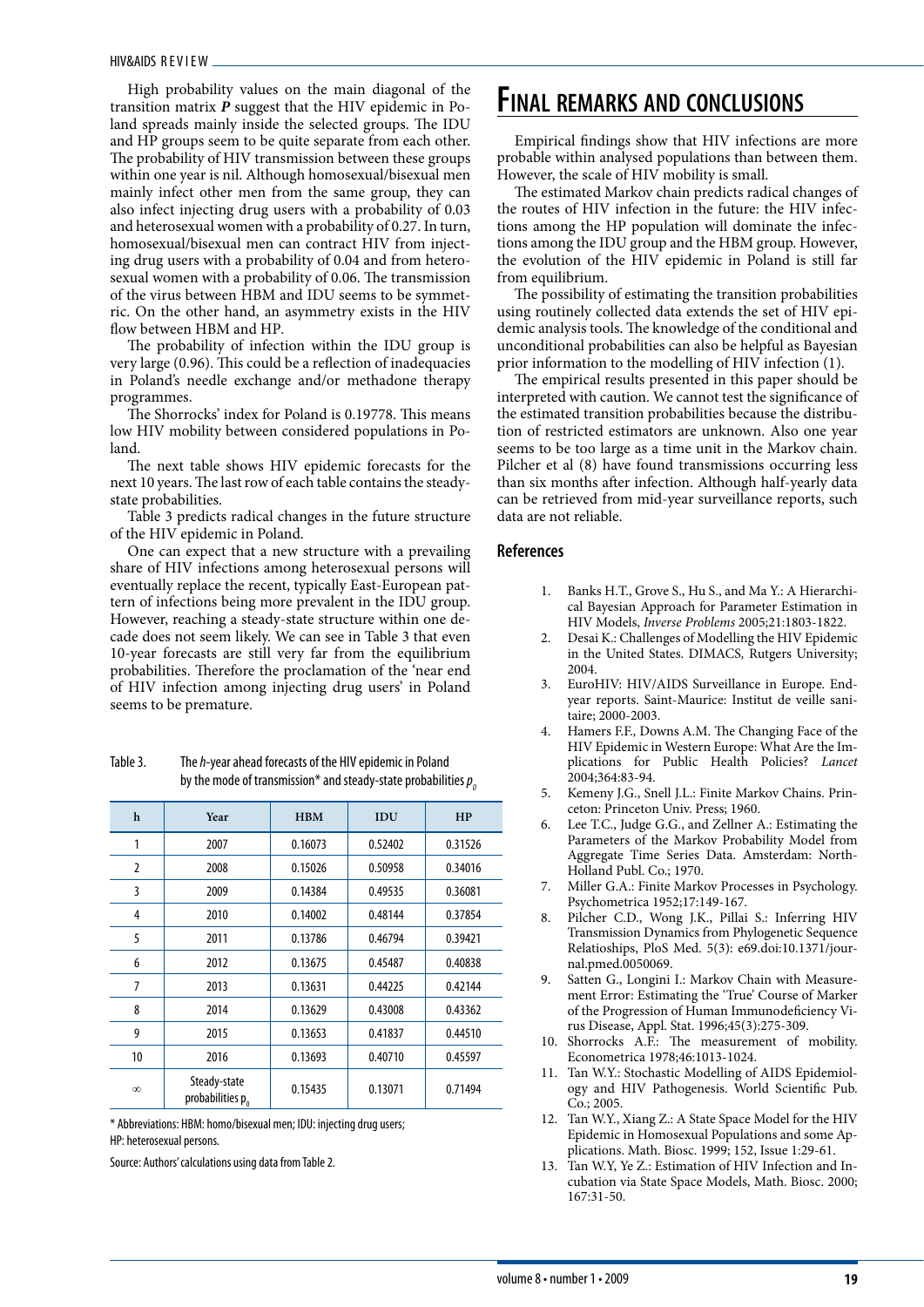|                                                                                                                                                                                                     | title     |
|-----------------------------------------------------------------------------------------------------------------------------------------------------------------------------------------------------|-----------|
| A suspicion of aspergillosis in a child<br>with AIDS - a case report                                                                                                                                |           |
|                                                                                                                                                                                                     |           |
|                                                                                                                                                                                                     |           |
|                                                                                                                                                                                                     |           |
|                                                                                                                                                                                                     |           |
|                                                                                                                                                                                                     | authors   |
| Agnieszka Ołdakowska • Sabina Dobosz •<br>Małgorzata Szczepańska-Putz • Magdalena Marczyńska                                                                                                        |           |
| Klinika Chorób Zakaźnych Wieku Dziecięcego, Warszawski Uniwersytet Medyczny,<br>Wojewódzki Szpital Zakaźny w Warszawie                                                                              |           |
| We are presenting the case of a 10-year-old girl with late AIDS diagnosis and a suspicion of invasive aspergillosis with<br>liver involvement who showed a good response to voriconazole treatment. | summary   |
|                                                                                                                                                                                                     | key words |
| AIDS, aspergillosis, child                                                                                                                                                                          |           |
|                                                                                                                                                                                                     | address   |
| Agnieszka Ołdakowska                                                                                                                                                                                |           |
| Klinika Chorób Zakaźnych Wieku Dziecięcego<br>Warszawski Uniwersytet Medyczny, Wojewódzki Szpital Zakaźny w Warszawie<br>Wolska 37 Str. • 01-201 Warsaw • Poland                                    |           |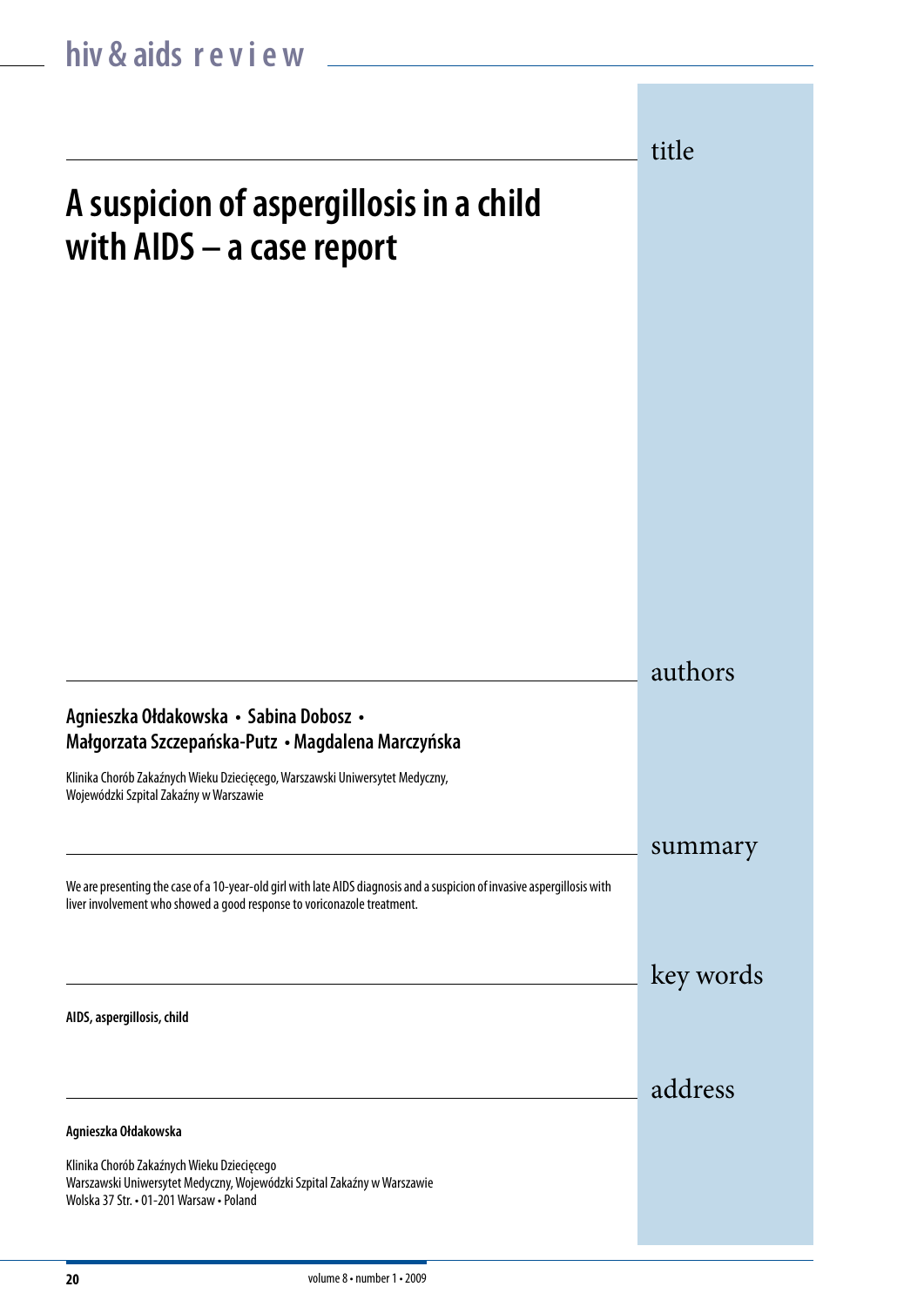# **BACKGROUND**

HIV infection is rarely considered to be the potential cause of severe or recurrent bacterial and fungal infections in children. Until now, screening for HIV infection during pregnancy has not been carried out in Poland. The diagnosis of a child is thus often made late, when the disease is already at the advanced stage (1,2).

Severe immunodeficiency leads to opportunistic infections, including TB, PCP, CMV, invasive candidiasis, MAC, cryptococcosis. Although aspergillosis, a fungal infection, is rare among people with HIV infection, it is often a lifethreatening disease with detrimental outcomes. The estimated incidence of invasive aspergillosis in pediatric AIDS patients was 1.5-3.0% prior to HAART era (3). Specific risk factors include low CD4 count, neutropenia, corticosteroid use, broad spectrum antibiotic exposure, previous pneumonia, concurrent malignancy with chemotherapy, respiratory opportunistic infections and HIV-related phagocytic impairment. Pulmonary and central nervous system (CNS) infections are the most common, hepatitis is a rare manifestation.

The aim of the paper was to present the case of a child with late AIDS diagnosis and a suspicion of aspergillosis.

# **Case presentation**

A 10-year-old girl with newly diagnosed HIV infection (most probably vertical infection) was admitted to the Department of Children's Infectious Diseases, Medical University of Warsaw.

Past medical history. The patient was born full-term to a 32 year-old mother by a cesarean section (because of the mother's urinary tract defect). Her weight was 2900 grams and she was given 7 points on the Apgar scale. She was breastfed for 18 months.

Family history. Her mother had been hospitalized on numerous occassions before she died of unknown reasons, when the child was 8 years old. She was not checked for HIV at all.

A retrospective review, based on medical documentation and information obtained from the father, stated that the child had been suffering from recurrent respiratory tract infections, supposedly due to asthma, since her early childhood. Later cystic fibrosis was also suspected. Growth deficiency was observed. She was hospitalized on numerous occasions.

When she was 9.5 years old, she started to complain about leg aches, fatigue, vomiting, refusing to eat, failure to thrive. She was suspected of having cystic fibrosis, but the diagnosis was not fully confirmed. At the age of 10 years she was hospitalized due to worsening of general condition, refusing to eat, vomiting, cough, stomach aches. On physical examination**,** candidiasis of digestive tract, hepato and splenomegaly and rhonchi on lung auscultation were observed. Laboratory abnormalities included: neutropenia (WBC 0,94 $\times$ 10<sup>3</sup>/mm<sup>3</sup>, neutrophils 0,24 $\times$ 10<sup>3</sup>/mm<sup>3</sup>), thrombocytopenia (platelets 67 G/l), hepatitis: alanine transaminase (ALT – 303 U/l: normal range 10-70), aspartate transaminase (AST – 776 U/l: normal range 10-59), gammaglutamylotranspeptidase (GGTP – 177 U/l: normal range 15-73). In abdominal USG partial fibrosis of pancreas was observed*.* She received amoxicillin with clavulanic acid, azithromycin and fluconazole.

She was moved to a hematological ward, because of pancytopenia (WBC 1,72 10<sup>3</sup>/mm<sup>3</sup>, platelets 55 G/l, RBC 3,64 T/l) and bone narrow examination was done to exclude leucaemia. Hepatitis with cholecystitis and pancreatitis was diagnosed: ALT 384 U/l, AST 1300 U/l, bilirubin 251 µmol/l (normal range 3-22), amylase in serum 837,9 U/l (normal range 30-110), amylase in urine 7221 U/ml (normal range 32-641). It was confirmed by abdominal USG and CT scans. *Aspergillus* antigen in serum was positive and passive haemaglutination test for *Aspergillus fumigatus* was also positive (1:160, normal range 1:80). Immunological examinations find extremely low CD4 count, and this finding resulted in HIV testing. Positive HIV Western blot was obtained. CT examination of thorax demonstrated patchy infiltrate in the middle right lobe and in the posterior segments of left lower lobe*.* MRI examination of brain showed an evidence of cortical atrophy, suspicion of degenerative changes of white matter, enlargement of cerebrospinal fluid spaces, swelling of mucous membrane of both maxillary sinus, sphenoid sinus and ethmoid cells*.* Findings on brain MR imaging, chest CT and abdominal USG were non-specific to any particular pathogen.

She received wide spectrum antibiotics (ceftazidime, amikacin, piperacillin + tazobactam), fluconazole and supportive treatment with partial improvement – she recovered from pancreatitis, but not from hepatitis. Co-trimoxazole was started for pneumocystodosis (PCP) primary prophylaxis.

She was moved to our Department with AIDS diagnosis and a suspicion of aspergillosis.

On admission. Physical examination revealed wasting syndrome, jaundice, hepato and splenomegaly. She complained about abdominal pain.

Laboratory investigations showed neutropenia (WBC  $2,0 \times 10^3/\text{mm}^3$ , neutrophils 0,55), anaemia (HGB 8,5 g/dl, RBC 3,23 T/l), aminotransferases level elevation with aspartate predominance (ALT 131 U/l, AST 574 U/l), hyperbilirubinemia (bilirubin 192,5 µmol/l) with conjugated bilirubin predominance and the highest GGTP level of 763  $U/1$ 

The patient had CD4 count of 33 cells/ml (9%) and HIV RNA VL of 505 526 copies/ml (5,7 log).

PCR DNA *Aspergillus* from gastric lavage was positive. PCR DNA *Candida glabrata and parapsilosis* from gastric lavage was also positive. Other opportunistic infections (TB, MAC, PCP, cryptococcosis) were excluded. HCV and HBV infection were excluded (PCR HCV RNA negative and HBsAg negative, respectively). Cultures for bacterial and fungal infections from blood and CNS fluid were negative. Other agents, which may cause hepatitis with cholestasis were excluded (CMV, HSV, EBV, HAV, toxoplasmosis).

Soon after admission she was switched from fluconazole to voriconazole (7 mg/kg intravenously twice daily) to treat presumptive invasive aspergillosis. Wide spectrum antibiotics were continuated for one more week. She also received immunoglobulins. Co-trimoxazole for primary PCP prophylaxis and azithromycin for primary MAC prophylaxis were administered. Rapid clinical improvement was observed (general condition improvement, no abdominal pain, proper food intake). After 10 days she started combined antiretroviral therapy (cART) consisting of emtricitabine, tenofovir, nevirapine.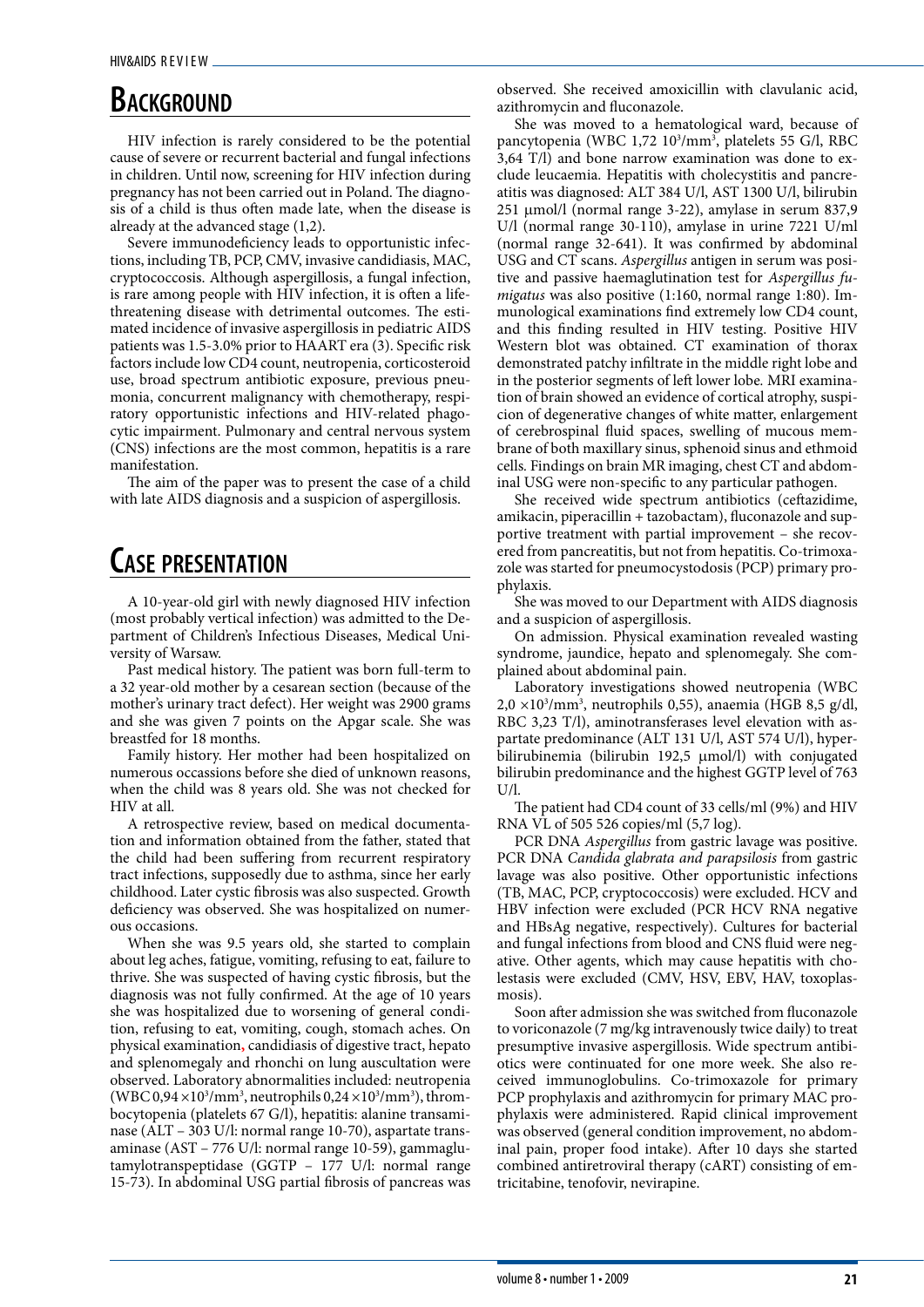### **Follow up**

After 8 weeks of voriconazole treatment the bilirubin and aminotransferases levels were normal, GGTP decreased to 221 U/L. Heamatological parameters were within normal ranges. Seven weeks lasting cART resulted in 3 log decrease in HIV RNAVL – to 641 copies (2,81 log), but no improvement in CD4 count was observed. She remained on voriconazole therapy for the next 3 months (7 weeks of intravenous induction with oral maintenance).

Four months after cART initiation she was admitted to the hospital due to clinical manifestations of pneumonia. For the first time there was no radiological changes in the chest X-ray. She received standard treatment (cefuroxime) with a good clinical response. Aminotransferases levels were normal, GGTP remained slightly elevated – 85 U/L. No anaemia, neutropenia or thrombocytopenia were observed. HIV RNA VL was still detectable – 416 copies (2,6 log), and for the first time improvement in CD4 count was observed – 117 cells/ml (8%).

### **Discussion**

There are about 150 HIV-infected children in Poland, 90% of them got vertically infected (4). Before 2009 there were no recommendations for routine offering testing for HIV in pregnant women (5). Vertical transmission prophylaxis relays on a women's knowledge of their HIV status. It reduces the risk of HIV infection in a child from 30 to 1%.

In the patient described here, it was not possible to determine for sure whether the route of infection was vertical, but some factors (growth and weight deficiency, recurrent bacterial infections from early infancy, early death of the mother) have made it the most probable. Infection with HIV in children may be attended by nonspecific clinical findings, including mild failure to thrive, non-specific intermittent diarrhea, fever and chronic skin diseases, recurrent or chronic bacterial infections, hepatosplenomegaly, parotitis, generalized lymphadenopathy. Disease progression leads to anaemia, low platelets count, severe bacterial infections (pneumonia, meningitis, sepsis), fungal and viral infections. These clinical signs and symptoms are shared by other pediatric disease processes and can cause a delay in diagnosis. In Poland the diagnosis of vertically acquired HIV is established late, often at AIDS stage, with severe immunodeficiency.

The case discussed shows how important it is to test for HIV those children characterised with growth deficiency, recurrent bacterial and fungal infections or haematological abnormalities. When two or more signs or symptoms from those mentioned above are present, one should look for immunodeficiency, including HIV infection.

The clinical features of AIDS include opportunistic infections e.g. TB, MAC, PCP, fungal infections. *Aspergillosis* is rare in HIV-infected individuals (6). *A. fumigatus* is the most common species recovered from cases of invasive aspergillosis. Predisposing risk factors include: neutropenia, severe immunodeficiency and antibiotic use, previous pneumonia and recurrent respiratory infections, which all were present in the reported case. Pulmonary infection by *Aspergillus* is the most common. Other manifestations include CNS involvement, cutaneous, sinus, middle ear and mastoid process (7). Up to our knowledge, hepatic involvement has been documented once (8). Voriconazole is the recommended treatment, which was given to our patient and yielded a good clinical response.

A definitive diagnosis of aspergillosis requires the histopathologic demonstration of an organism in biopsy specimens obtained from involved sites and a positive result of culture of a specimen from a normally sterile site. Our study has limitations: liver biopsy and bronchoscopy were not performed. The definition of probable aspergillosis requires the fulfillment of criteria within 3 categories: host factors, clinical manifestations and microbiological evidence (in some cases non-culture-based method i.e. a positive galactomannan is sufficient) (9). In our patient, apart from positive *Aspergillus* antigen assay in serum and passive hemaglutination test, PCR DNA *Aspergillus* from gastric lavage was positive. However, PCR system has not been standardized and remains investigational.

Voriconazole treatment was crucial: the patient recovered from hepatitis and cholecystitis, no haematological abnormalities were noted after treatment. The previous treatment, consisting of wide spectrum antibiotics and fluconazole (because of suspicion of fungal infection) was ineffective. Voriconazole treatment resulted in rapid clinical response and normalization of laboratory abnormalities. After 4 months of ART initiation CD4 count increased slightly and significantly decreased HIV RNA VL.

In summation, we presented a rare manifestation of aspergillosis in the child with AIDS. Invasive aspergillosis, is said to have detrimental outcomes in general so early diagnosis and treatment are imperative to survival. Good response to voriconazole confirmed the diagnosis of invasive aspergillosis with liver involvement in the presented case despite lack of histopathologic or cultures positive results.

- 1. Dobosz S, Marczyńska M, Szczepańska-Putz M, Popielska J, Ołdakowska A. Zakażenie HIV u dzieci w Polsce – zaawansowanie kliniczne choroby w momencie rozpoznania. Medycyna Wieku Rozwojowego 2007;2,167-171.
- 2. Popielska J, Marczyńska M, Szczepańska-Putz M, Dobosz S. Late diagnosis of AIDS in siblings – a case report. HIV & AIDS Review 2005;4(2),28-31.
- Recommendations from Centers for Disease Control and Prevention, the National Institutes of Health, the HIV Medicine Association of the Infectious Diseases Society of America, and the Pediatric Infectious Diseases Society. Guidelines for prevention and treatment of opportunistic infections among HIV-exposed and HIV-infected children. 2008; available from: http://AIDSinfo.nih.gov.
- 4. Marczyńska M, Popielska J, Szczepańska-Putz M, Dobosz S, Ołdakowska A. 20-letnie doświadczenie w opiece nad dziećmi zakażonymi HIV. Przegl Epidemiol 2007;61,363-369.
- 5. Niemiec T, Kotarski J, Radowicki S, Horban A, Marczyńska M, Dębski R. Rekomendacje Zespołu Ekspertów Polskiego Towarzystwa Ginekologicznego w zakresie zapobiegania perinatalnej transmisji HIV z dnia 24.10.2008. Ginekol Pol 2009;80(1),59-62.
- 6. Holding K, Dworkin M, Wan P at al. Aspergillosis among people infected with Human Immunodeficiency Virus: incidence and survival. Clinical Infectious Diseases, 2000;31: 1253-7.
- Van Hal SJ, Clezy K. Emergence of invasive cerebral aspergillosis in an HIV-positive patient on voriconazole therapy. HIV Medicine 2005;6:45-46.
- Scott CJ, Lambert JS, Taylor CB, Poulton MB. Invasive Aspergillus fumigatus associated with liver and bone involvement in a patient with AIDS. International Journal of Infectious Diseases 2007;11(6),550-553.
- Walsh TJ, Anaissie EJ, Denning DW et al. Treatment of Aspergillosis: clinical practice guidelines of the infectious diseases society of America. Clinical Infectious Diseases 2008; 46:327-60.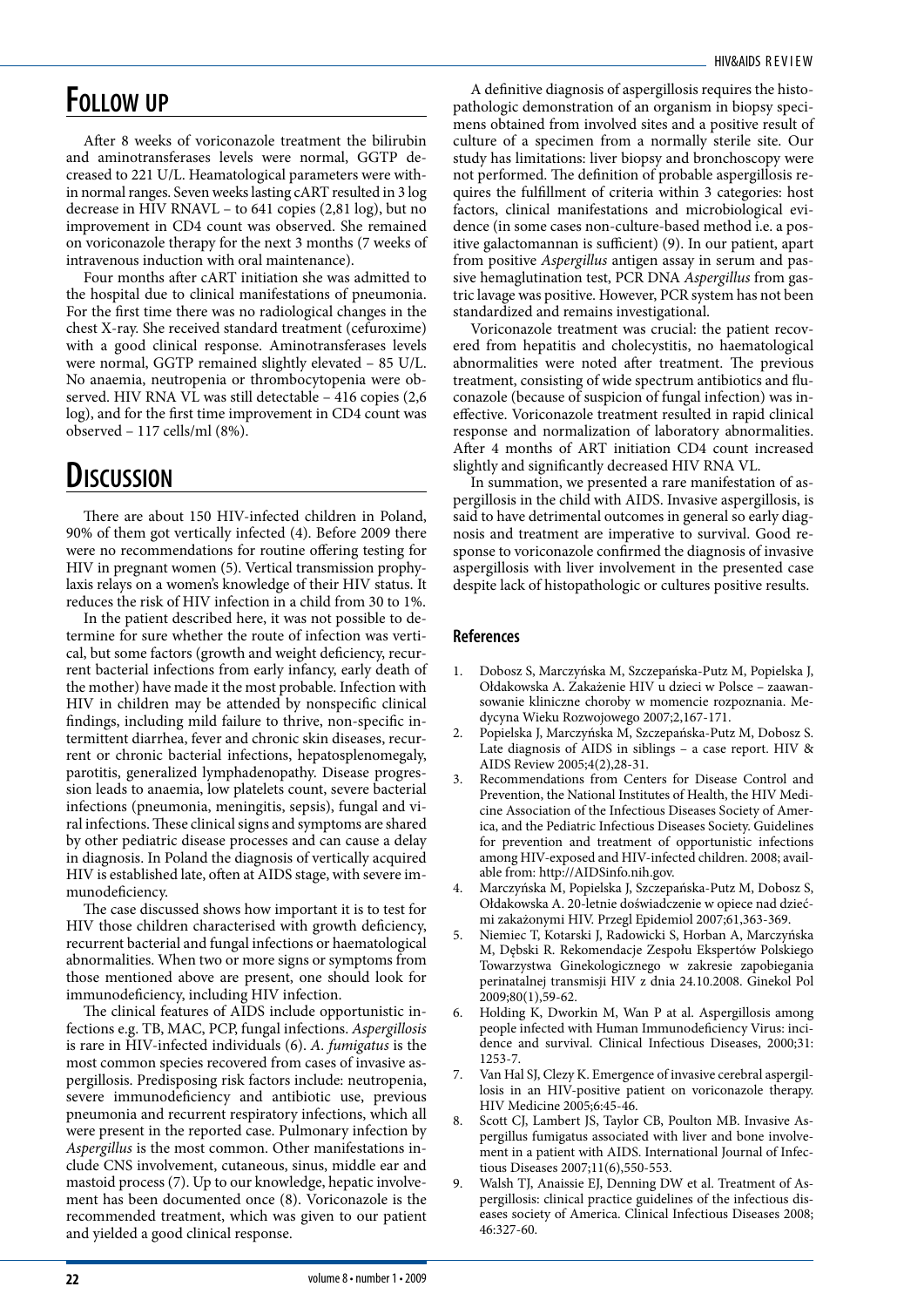| title     |                                                                                                                                                                                                                                                                                                                                                                                                                                                                                                                                                                                                                                          |
|-----------|------------------------------------------------------------------------------------------------------------------------------------------------------------------------------------------------------------------------------------------------------------------------------------------------------------------------------------------------------------------------------------------------------------------------------------------------------------------------------------------------------------------------------------------------------------------------------------------------------------------------------------------|
|           | Atazanavir, a promising option<br>in therapy in HIV infected patients<br>with liver injury and hyperbilirubinemia<br>- a case report                                                                                                                                                                                                                                                                                                                                                                                                                                                                                                     |
|           |                                                                                                                                                                                                                                                                                                                                                                                                                                                                                                                                                                                                                                          |
| authors   |                                                                                                                                                                                                                                                                                                                                                                                                                                                                                                                                                                                                                                          |
|           | Anita Olczak                                                                                                                                                                                                                                                                                                                                                                                                                                                                                                                                                                                                                             |
|           | Department of Infectious Diseases and Hepatology<br>CM UMK in Bydgoszcz                                                                                                                                                                                                                                                                                                                                                                                                                                                                                                                                                                  |
| summary   |                                                                                                                                                                                                                                                                                                                                                                                                                                                                                                                                                                                                                                          |
|           | The prevalence of liver disease among individuals infected with HIV is more frequent then in general population. The<br>most common causes of clinical overt and subclinical hepatitis are infections with HCV, HBV, opportunistic patho-<br>gens, neoplasmas and drug related hepatotoxicity. All HIV infected individuals with symptoms of liver injury are in<br>need of detailed diagnostic procedures in establishment of exact diagnosis. Treatment of HIV infection in those cases<br>poses difficulties. This paper prescribe a case of HCV infected patient with advanced stage of HIV disease and hepa-<br>tobiliary diseases. |
| key words |                                                                                                                                                                                                                                                                                                                                                                                                                                                                                                                                                                                                                                          |
|           | Atazanavir, liver injury, HIV                                                                                                                                                                                                                                                                                                                                                                                                                                                                                                                                                                                                            |
| address   |                                                                                                                                                                                                                                                                                                                                                                                                                                                                                                                                                                                                                                          |
|           | Anita Olczak                                                                                                                                                                                                                                                                                                                                                                                                                                                                                                                                                                                                                             |
|           | Klinika i Katedra Chorób Zakaźnych i Hepatologii<br>Poland • 85-030 Bydgoszcz • Św. Floriana 12 Str.                                                                                                                                                                                                                                                                                                                                                                                                                                                                                                                                     |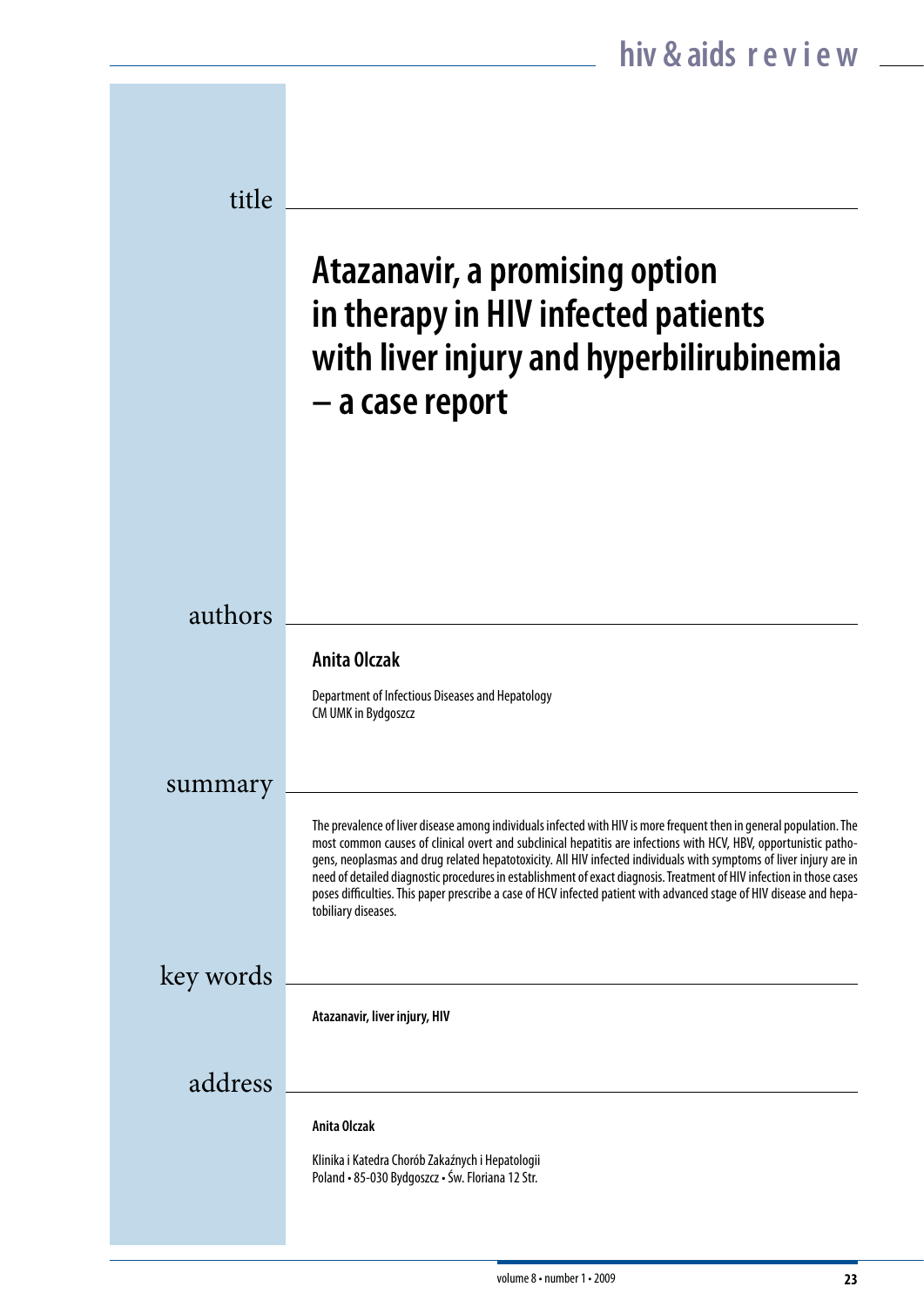### **Introduction**

The prevalence of liver diseases among HIV infected patients is more frequent then in general population. Among the most common causes of liver injury in the HIV infected patients are viral hepatitis, opportunistic infection, hepatotoxicity of many drugs and alcohol (2,6). All currently approved drugs for the treatment of HIV infection are potentially hepatotoxic. Patients with concomitant liver injury are at increased risk of hepatotoxicity from antiretroviral drugs (2,6,8). At present it is recommended that therapy of HIV treatment-naïve patients should include boosted with ritonavir protease inhibitor or non-nucleoside reverse transcriptase inhibitor in combination with two nucleoside reverse transcriptase inhibitor (3,9).

The aim of this paper is to describe a case of HIV and HCV infected patient with cholecystitis and cholangitis of unknown origin in advanced stage of HIV disease for whom antiretroviral treatment was prescribed in the time of active hepatitis.

# **Case Report**

A 31-year old man was admitted to the Department of Infectious Diseases and Hepatology in Bydgoszcz due to hepatitis. He was diagnosed as HIV and HCV positive in the time of hepatitis onset. He reported with three month history of intermittent, severe pain in the epigastric region and progressive jaundice. Those symptoms were accompanied with progressive general malaise, loss of appetite and a 10 kg loss of weight. He denied vomiting, but admitted to having had dark urine and episodes of watery diarrhea. He had taken an analgestic to alleviate the pain and denied any fever. On history taking the patient reported that he had been generally unwell, with recurring oral candidiasis and episodes of diarrhea over the past 2 years. He denied alcohol and drug abuse.

On the physical examination the patient was in general bad condition. He was significantly undernourished, icteric, his blood pressure was 90/60, heart rate was 90/min. Abdominal examination revealed considerable tenderness on palpation without muscle guarding or rebound tenderness. The liver was palpable 5 cm under the right costal margin. The remainder of physical examination was normal.

Diagnostic investigations were performed. Laboratory results showed moderate anemia with slightly reduced number of platelets and white blood cells: haematocrit – 29,8%, haemoglobin – 10,9 mg/dL, white blood cells – 3,2  $\times 10^9/\text{mL}$  and platelets – 107  $\times 10^3/\text{mL}$  , C-reactive protein was low – 0.5 mg/dL, total bilirubin was 9.41 mg/dL, direct bilirubin – 7.0 mg/dL, ALT – 213U/l, AST – 1088 U/l, GTP – 245 U/l, alkaline phosphatase – 245 U/l, serum bile acid 145 µg/l, triglycerides 419 mg/dL. Serum protein electrophoresis revealed hypergammaglobulinemia and reduced concentration of albumin. Microbiology revealed a negative stool, blood and urine culture. In the work-up for hepatitis the following results were obtain: positive serology and positive viral load for hepatitis C (postitve anti-HCV and HCV-RNA), negative serology for HBV (negative hepatitis B surface antigen, total core antibody- negative), CMV (anti-CMV IgM negative), EBV (anti-EBV IgM negative).

The patient demonstrated negative test for antimitochondrial antibodies and autoimmune markers. Opportunistic infections were excluded; serology for *Toxoplasma gondii* was negative (anti-Toxo IgM and IgG-negative), the sputum was negative for *Pneumocystis jeroveci*, and Mycobacterium tuberuculosis, and blood culture was negative for *Mycobacterium avium comlex*. The chest radiography was normal. Abdominal ultrasonography exhibited hepatomegaly, no concretions in gallbladder, intrahepatic and extrahepatic bile ducts were normal. Patient underwent gastroscopy which excluded malignant lesions. Abdominal computer tomography (CT) revealed consistent with cholescystitis and cholangitis. According to clinical findings diagnosis of cholangiohepatitis was established. The treatment was started with antibiotics (Fortum, Metronidazol, followed by Meronem) and ursodeoxycholic acid. Due to advanced stage of HIV disease the antiretroviral therapy was extremely needed.

His CD4 T cell count was 20 cell/µL and HIV viral load 901 000 copies/µl. He was started on sulfamethoazole/trimetoprim and received an antiretroviral regimen of not boosted atazanavir, abacavir and lamivudine. The HAART pretreatment evaluation show: bilirubin – 11.4 mg/dL, ALT – 153U/L, AST – 797 U/l, GTP – 309 U/l. The patient respond well to the therapy. After 4 weeks of treatment CD4+ cell count was 150 cell/µl and HIV viral load was 2410 copies/mL. Liver tests were normal except for bilirubin which was slightly elevated – 2.33 mg/dl. After 12 months of therapy there was no progression of liver disease, liver tests, bilirubin concentration and lipid profile were normal. Treatment was well tolerated and reported by patient as convenient. After achieving the sustained normalization of liver tests treatment ursodeoxycholic acid was stopped. Liver tests are still in normal range. CD4+cell count was 441 cell/µl and his HIV viral load below 50 copies/ml on the last follow up point.

### **Discussion**

Patients with underlying liver diseases are still problematic in concern of antiretroviral treatment. For the individuals with CD4 cell count warranting HIV should be treated as soon as possible, as untreated can lead to rapidly progressive immune dysfunction, and development of opportunistic infections or other AIDS defining events (3,9). At this time antiretroviral choices should be made in accordance with current guidelines for HIV therapy, irrespective of liver diseases. All protease inhibitors have been associated with significant hepatotoxicity, especially in those with underling preexisting liver disease (2,7). At present all guidelines recommend that if we are going to treat HIV infection in treatment naïve patients with protease inhibitors it should be boosted with low dose of ritonavir (3,9). In presented case the choice of treatment with boosted PI was problematic. Most of available data are connected with safety of antiretroviral treatment in coinfected individuals, but there no data with other underling liver diseases. The data suggest the relative safety of boosted PI therapy in terms of hepatotoxicity, although variations may exist (2).

In some clinical situations for example for patients who are unable to tolerate ritonavir, according to clinical data and common practice, atazanavir 400 mg can be taken with food once daily. The unboosted atazanavir was chosen due to its hepatic safety which was observed in clinical trials and in our clinical experience. The most common laboratory abnormality associated with use of atazanavir is increased bilirubin concentration (1,4,5,7,8,12). This abnormality is due to the inhibition of UDP-glucurnosyl trans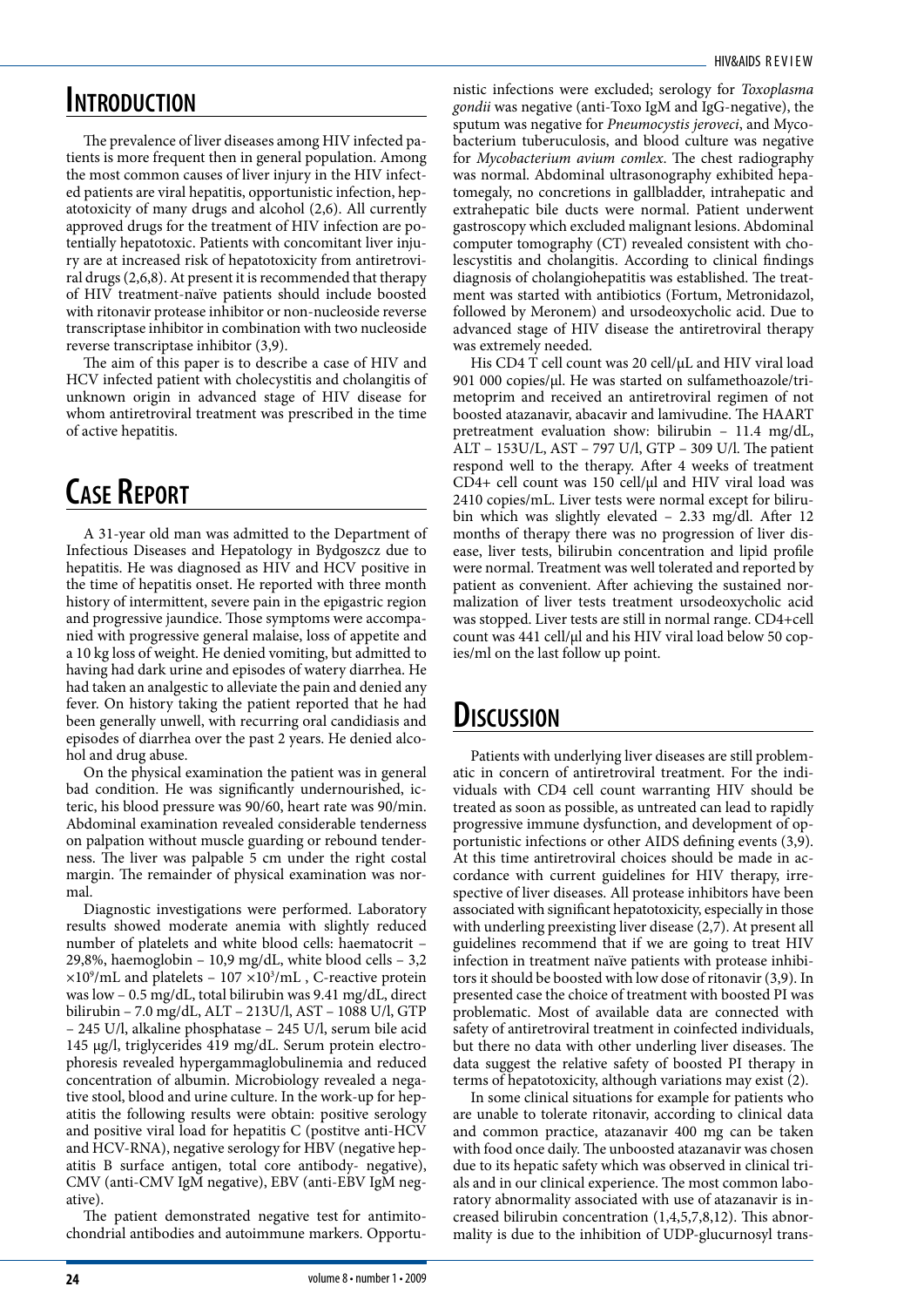ferase 1A1, an enzyme responsible for glucuronidation of bilirubin (11). Hyperbilirubinemia in those cases is revers ible with discontinuation of atazanavir and is not associat ed with hepatic injury or inflammation (10,11).

Presented in this paper case is an example of a necessity of very detailed process in establishment of correct diagno sis of liver lesion in patients with underlying advanced HIV disease. In those cases very important is to find effective and safe antiretroviral regimen. Although it seems to be controversial to introduce therapy with unboosted prote ase inhibitor and abacabivir for patient with very high viral load and CD4 count below 50 cells/µl in our case this regi men was not only extremely effective but also safe (3,9). In conclusion in patient with coexisting liver injury ataya navir-based regimen seems to an safe and effective choice.

- 1. Delfraissy JF, Moreno S, Sanz-Moreno J et al. Efficacy and Safety of 48 Weeks Maintenance with Once-Daily ATV vs ATV/r in Patients with Viral Load <50 c/mL after Induction with ATV/r,. 2008 Glasgow ICT, Abstract 0415.
- 2. den Brinker M, Wit FW, Wertheim-van Dillen PM, Jurriaans S, et al. Hepatitis B and C virus co-infection and the risk for hepatotoxicity of highly active antiretroviral therapy in HIV-1 infection. AIDS 2000;14(18):2895-902.
- 3. European AIDS Clinical Society. Guidelines for the clinical management and treatment of HIV infected adults in Eu rope. http://www.eacs.eu/guide. March 3, 2009.
- 4. Gianotti N, Lazzarin A. Atazanavir/ritonavir: a valuable once-daily HIV protease inhibitor with little impact on lipid profile. *Future Virology* 2007;2:2,131-143.
- 5. Le Tiec C, Barrail A, Goujard C, Taburet AM.Clinical phar macokinetics and summary of efficacy and tolerability of atazanavir. Clin Pharmacokinet. 2005;44(10):1035-50.
- 6. Lizardi-Cervera J, Soto Ramirez LE, Poo JL, Uribe M. Hepa tobiliary diseases in patients with human immunodeficiency virus (HIV) treated with non highly active antiretroviral therapy: frequency and clinical manifestations. *Ann Hepatol.*  2005;4:188-191.
- 7. Molina JM, Andrare-Villanueva, Echevarria J et al. Atazana vir/ritonavir vs lopinavir/ritonavir in antiretroviral-naïve HIV-1 infected patients; CASTLE 96 week efficacy and safe ty. Program and abstracts of the 48TH Annual ICAAC/IDSA 46th Annual Meeting. Washington Abstract H-1250d.
- 8. Molina JM, Andrare-Villanueva, Echevarria J, et al. Oncedaily atazanavir/ritonavir vs twice-daily lopinavir/ritonavir, each in combination with tenofovir and emtricitabine, for management of antiretroviral-naïve HIV-1 infected patients: 48 efficacy and safety results of the Castle study. Lancet, 2008;372:646-655.
- 9. Panel on Clinical Practices for the Treatment of HIV Infec tion (2008). Guidelines for the use of antiretroviral agents in HIV-infected adults and adolescens. Department on Health an Human Services and Henry J. Kaiser Foundation, http:// aidsinfo.nih.gov/Default.aspx (03.11.2008).
- 10. Rodríguez Nóvoa S, Barreiro P, Rendón A, Barrios A,Soriano V, et al, Plasma Levels of Atazanavir and the Risk of Hyper bilirubinemia Are Predicted by the 3435C T Polymorphism at the Multidrug Resistance Gene 1. CID 2006;42:291-295.
- 11. Skrócona charakterystyka produktu leczniczego http://www. emea.europa.eu/humandocs/PDFs/EPAR/reyataz/H-494- PI-pl.pdf.
- 12. Von Hentig, N. Atazanavir/ritonavir: A review of its use in HIV therapy. Drugs Today 2008,44(2):103.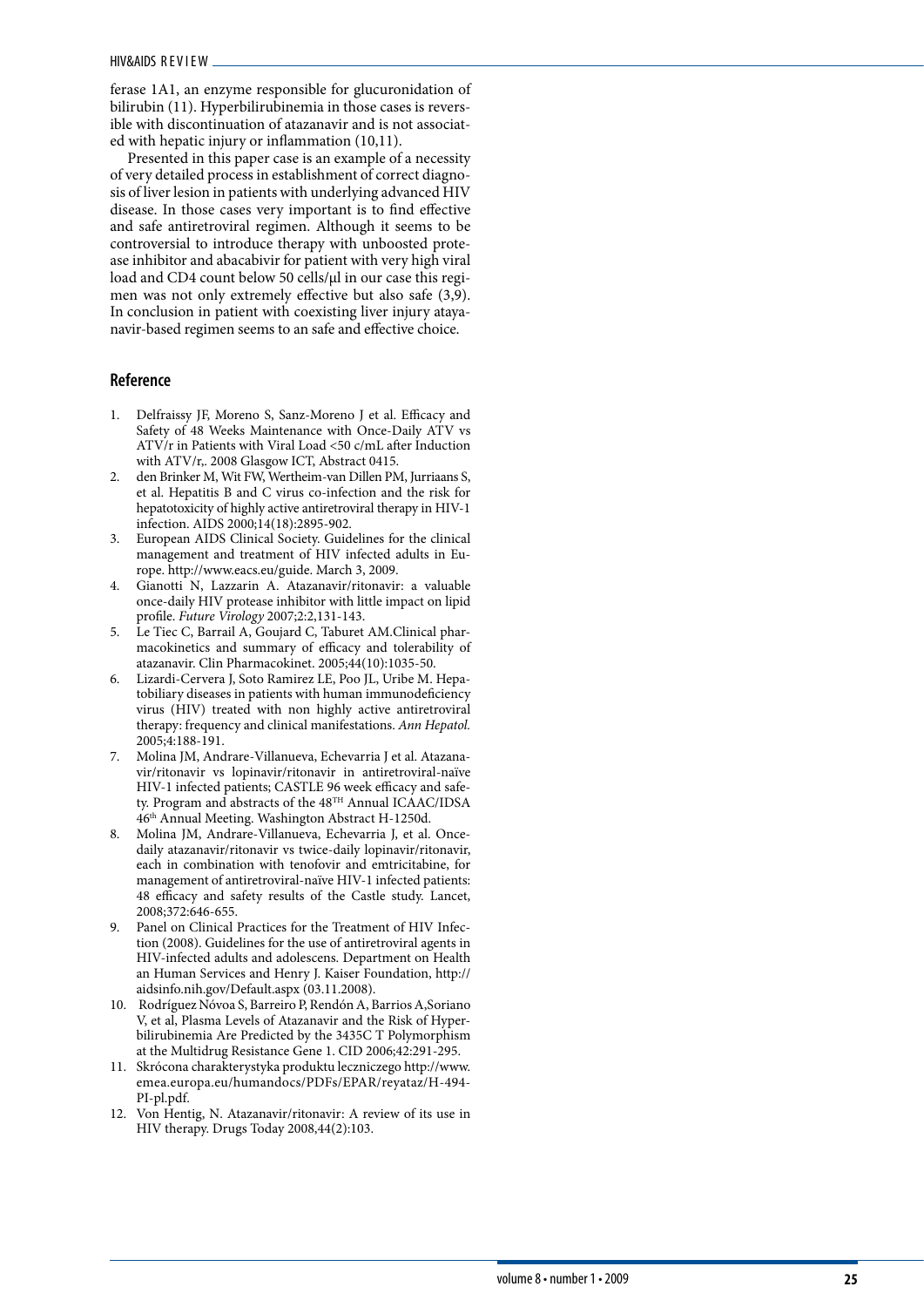# **hiv & aids r e v i e w**

**Instructions** for Authors HIV&AIDS Review

*HIV & AIDS Review* is the official journal of the Polish AIDS Research Society (PTN AIDS). It is published quarterly. *HIV&AIDS Review* publishes several types of paper: original papers, preliminary comunications, epidemiology – population studies, psychological and sociomedical aspects of HIV/AIDS, educational aspects, patient-physician relationship, conference or workshop summaries, product investigations – scinetific evaluations on medical and pharmaceutical products, case reports, letters to the Editor, reviews and special reports. A limited number of articles either by invitation or following your suggestions will be of a more "tutorial" format written by experts for scientists seeking introduction into or clarification on some important issues in our research areas.

**Review process.** Received manuscripts are first examined by the *HIV&AIDS Review* editors. Manuscripts with insufficient priority for publication are rejected promptly. Incomplete packages or manuscripts not prepared in the advised style will be sent back to authors without scientific review. The registered manuscripts are sent to independent experts for scientific evaluation. We encourage authors to suggest the names of possible reviewers, but we reserve the right of final selection.

**Copyright transfer.** Upon acceptance, authors transfer copyright to the *HIV &AIDS Review*. Once an article is accepted for publication in *HIV & AIDS Review*, the information therein is embargoed from reporting by the media until the mail date of the issue in which the article appears.

### **Preparation of Manuscript**

Guidelines for submission in *HIV&AIDS Review* are in accordance with: Uniform Requirements for Manuscripts Submitted to Biomedical Journals (N Eng J Med, 1997; 336: 309-15).

Include 1 complete of the manuscript (with full page photocopies of any figures), text should be one and half spaced with 12-point typeface. Margins: 2.5 cm (1 inch) at top, bottom, right, and left. Number on all pages consecutively, starting with the Title Page. Manuscripts should not exceed 15 pages, including references, tables and illustrations.

The Editorial Board reserves the privilege to adjust the format of the article.

The manuscript should include:

**Title page** with the following information:

- full names of all authors
- name of the department and institution in which the work was done
- affiliations of the authors
- manuscript full title
- full name, address, telephone and/or fax number of the author responsible for manuscript preparation

**email address** to speed up contacts with authors

• source(s) of support in the form of grants (quote the number of the grant) equipment, drugs etc.

**Summary page.** Summary in structured form not exceeding 200 words should consist of four paragraphs labeled: Background, Material and Methods, Results, Conclusion. Each summary section should begin in a new line and briefly describe, respectively, the purpose of the study, how the investigation was performed, the most important results and the principal conclusion that authors draw from the results.

**Key words** (3 to 6) or short phrases should be written at the bottom of the page including summary. The use of the items included in Index Medicus (Medical Subject Headings) is advised.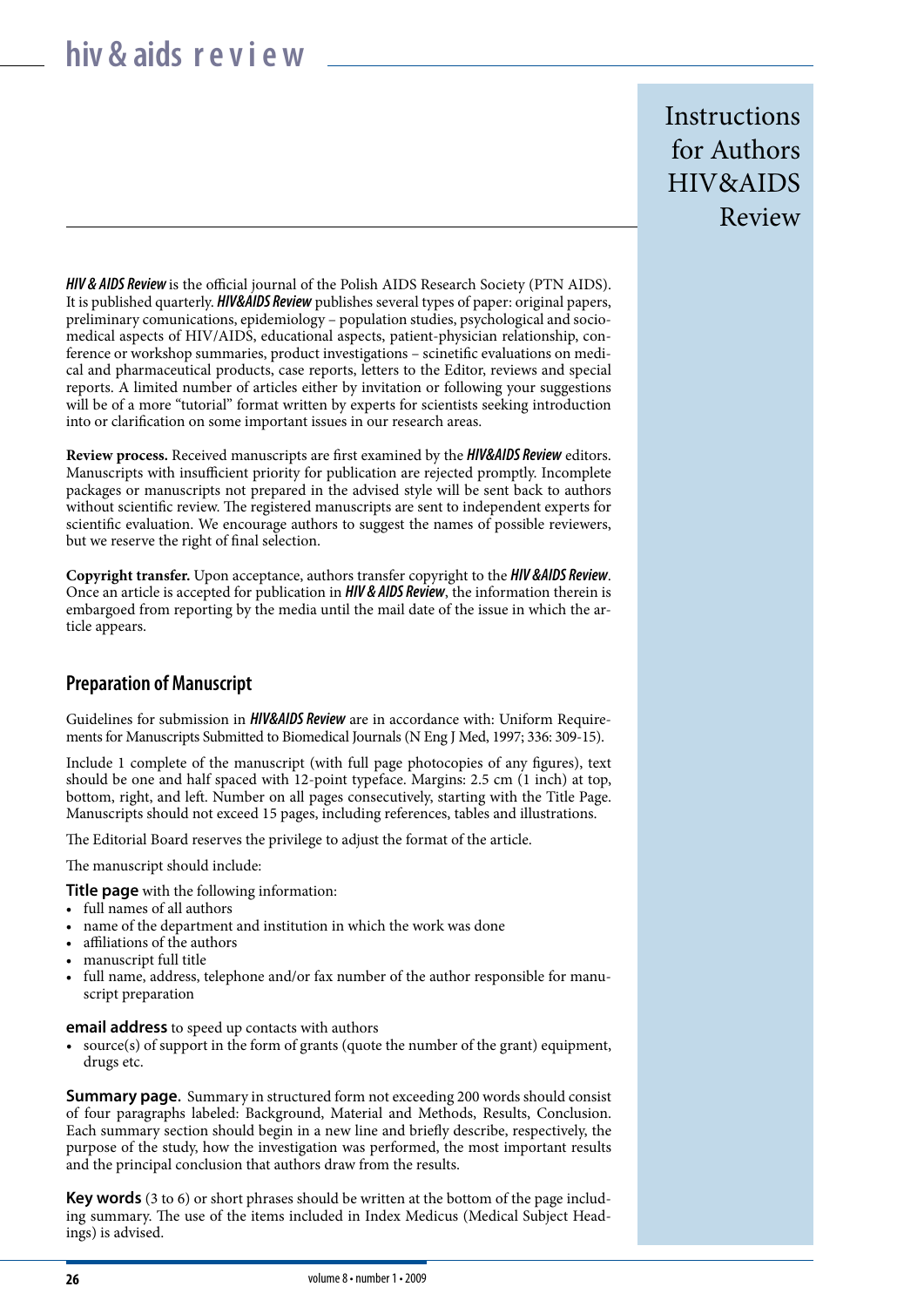**Text.** The text of the article should be divided to seven paragraphs labeled: Background, Material and Methods, Results, Discussion, Conclusions, Acknowledgements, References.

**Background** should contain a scientific rationale and the aim of the study or (in case of a review) purpose of the article.

**Material and methods** should describe clearly the selection of observational or experimental subjects (patients or laboratory animals) including controls, such as age, gender, inclusion and exclusion criteria (the circumstances for rejection from the study should be clearly defined), randomization and masking (blinding) method.

The protocol of data acquisition, procedures, investigated parameters, methods of measurements and apparatus should be described in sufficient detail to allow other scientists to reproduce the results. Name and references to the established methods should be given. References and brief description should be provided for methods that have been published but are not well known, whereas new or substantially modified methods should be described in detail. The reasons for using them should be provided along with the evaluation of their limitations. The drugs and other chemicals should be precisely identified including generic name, dose and route of administration.

The statistical methods should be described in detail to enable verification of the reported results.

Provide information on patients informed consent. Studies on patients and volunteers require informed consent documented in the text of the manuscript. Where there is any unavoidable risk of breach of privacy – e.g. in a clinical photograph or in case details – the patients written consent to publication must be obtained and copied to the journal. Information on approval of a Local Ethical Committee should also be provided.

**Results** should concisely and reasonably summarize the findings. Restrict tables and figures to the number needed to explain the argument of the paper and assess its support. Do not duplicate data in graphs and tables. Give numbers of observation and report exclusions or losses to observation such as dropouts from a clinical trial. Report treatment complications. The results should be presented in a logical sequence in the text, tables and illustrations. Do not repeat in the text all the data from the tables or graphs. Emphasize only important observations.

**Discussion** should deal only with new and/or important aspects of the study. Do not repeat in detail data or other material from the Background or the Results section. Include in the Discussion the implications of the findings and their limitations, including implications for future research. The discussion should confront the results of other investigations especially those quoted in the text.

**Conclusions** should be linked with the goals of the study. State new hypotheses when warranted. Include recommendations when appropriate. Unqualified statements and conclusions not completely supported by the obtained data should be avoided.

**Acknowledgements.** List all contributors who do not meet the criteria for authorship, such as technical assistants, writing assistants or head of department who provided only general support. Financial and other material support should be disclosed and acknowledged.

**References** must be numbered consecutively as they are cited. References selected for publication should be chosen for their importance, accessibility, and for the "further reading opportunities they provide. References first cited in tables or figure legends must be numbered so that they will be in sequence with references cited in the text. The style of references is that of Index Medicus. List all authors when there are six or fewer; when there are seven or more, list the first three, then "et al.". The following is a sample reference:

#### *Standard journal article*

Lahita R, Kluger J, Drayer DE, Koffler D, Reidenberg MM. Antibodies to nuclear antigens in patients treated with procainamide or acetylprocainamide. N Engl J Med 1979;301:1382-5.

#### *Article with published erratum*

Koffler D, Reidenberg MM. Antibodies to nuclear antigens in patients treated with procainamide or acetylprocainamide [published erratum appears in N Engl J Med 1979;302:322-5]. N Engl J Med 1979; 301: 1382-5.

#### *Article in electronic form*

Drayer DE, Koffler D. Factors in the emergence of infectious diseases. Emerg Infect Dis [serial online] 1995 Jan-Mar [cited 1996 Jun 5];1(1):[24 screens]. Available from: URL:http://www.cdc.gov/ncidod/EID/eid.htm

#### *Article, no author given*

Cancer in South Africa [editorial]. S Afr Med J 1994;84:15.

*Book, personal author(s)*

Ringsven MK, Bond D. Gerontology and leadership skills for nurses. 2nd ed. Albany (NY): Delmar Publishers; 1996. *Book, editor(s) as author*

Norman IJ, Redfern SJ, editors. Mental health care for elderly people. New York: Churchill Livingstone; 1996.

#### *Book, Organization as author and publisher:*

Institute of Medicine (US). Looking at the future of the Medicaid program. Washington: The Institute; 1992.

#### *Chapter in a book*

Phillips SJ, Whisnant JP. Hypertension and stroke. In: Laragh JH, Brenner BM, editors. Hypertension: pathophysiology, diagnosis, and management. 2nd ed. New York: Raven Press; 1995. p. 465-78.